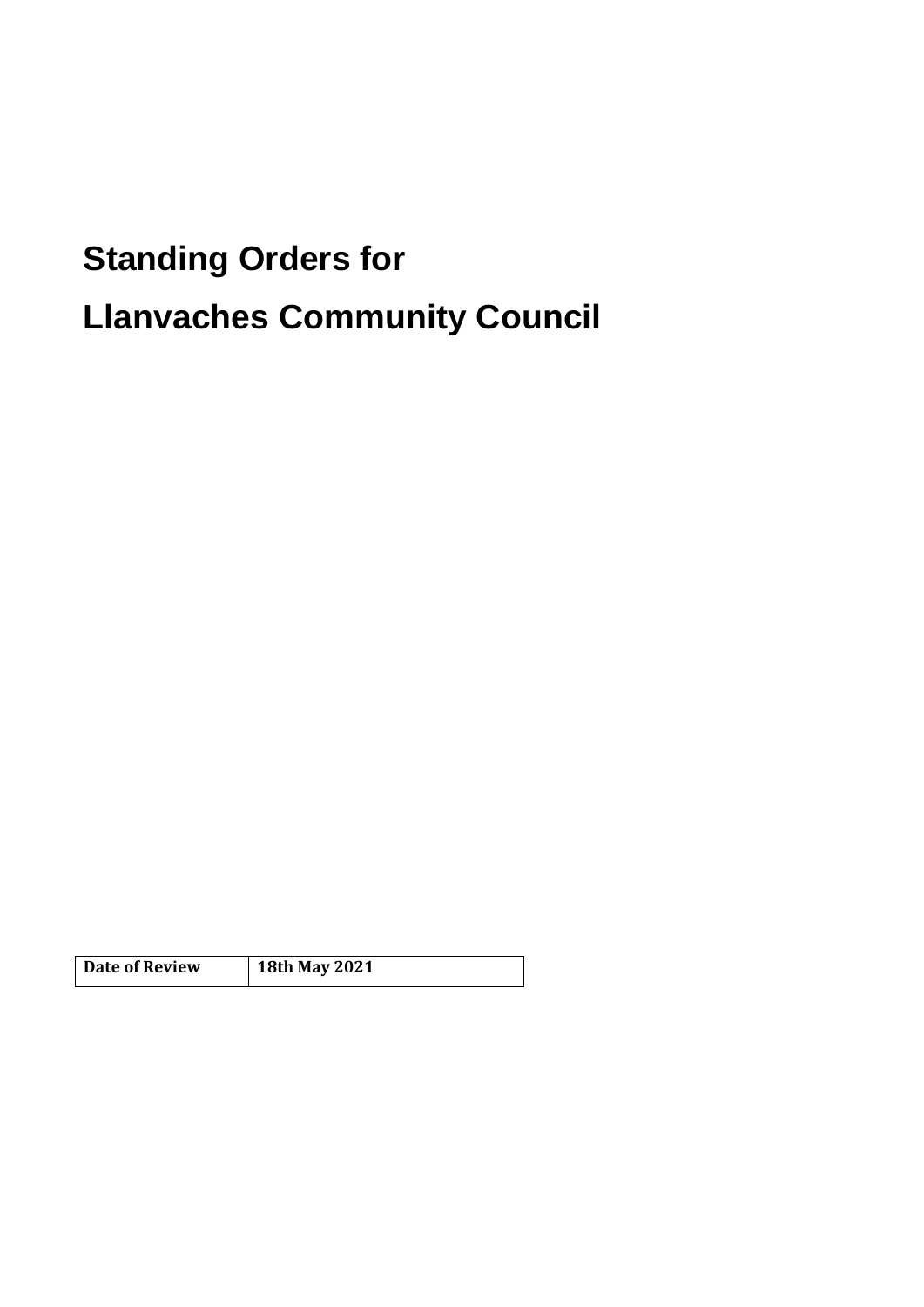### **Contents**

| 1.                           |                                                                             |  |
|------------------------------|-----------------------------------------------------------------------------|--|
| 2.                           |                                                                             |  |
| 3.                           |                                                                             |  |
| 4.                           |                                                                             |  |
| 5.                           |                                                                             |  |
| 6.                           |                                                                             |  |
| 7.                           |                                                                             |  |
| 8.                           |                                                                             |  |
| 9.                           |                                                                             |  |
| 10.                          |                                                                             |  |
| 11.                          |                                                                             |  |
| 12.                          |                                                                             |  |
| 13.                          |                                                                             |  |
| 14.                          |                                                                             |  |
| 15.                          |                                                                             |  |
| 16.                          |                                                                             |  |
| 17.                          |                                                                             |  |
| 18.                          |                                                                             |  |
| 19.                          |                                                                             |  |
| 20.                          |                                                                             |  |
| 21.                          |                                                                             |  |
| 22.                          |                                                                             |  |
| 23.                          |                                                                             |  |
| 24.                          |                                                                             |  |
| 25.                          |                                                                             |  |
| 26.                          |                                                                             |  |
| 27.                          |                                                                             |  |
| 28.                          |                                                                             |  |
| 29.                          |                                                                             |  |
| 30.                          |                                                                             |  |
| 31.                          |                                                                             |  |
| 32.                          |                                                                             |  |
| 33.                          |                                                                             |  |
| 34.                          |                                                                             |  |
|                              | Appendix A to LCC Standing Orders: Notice of Vacancy – Request for Election |  |
| <b>Bookmark not defined.</b> |                                                                             |  |
|                              |                                                                             |  |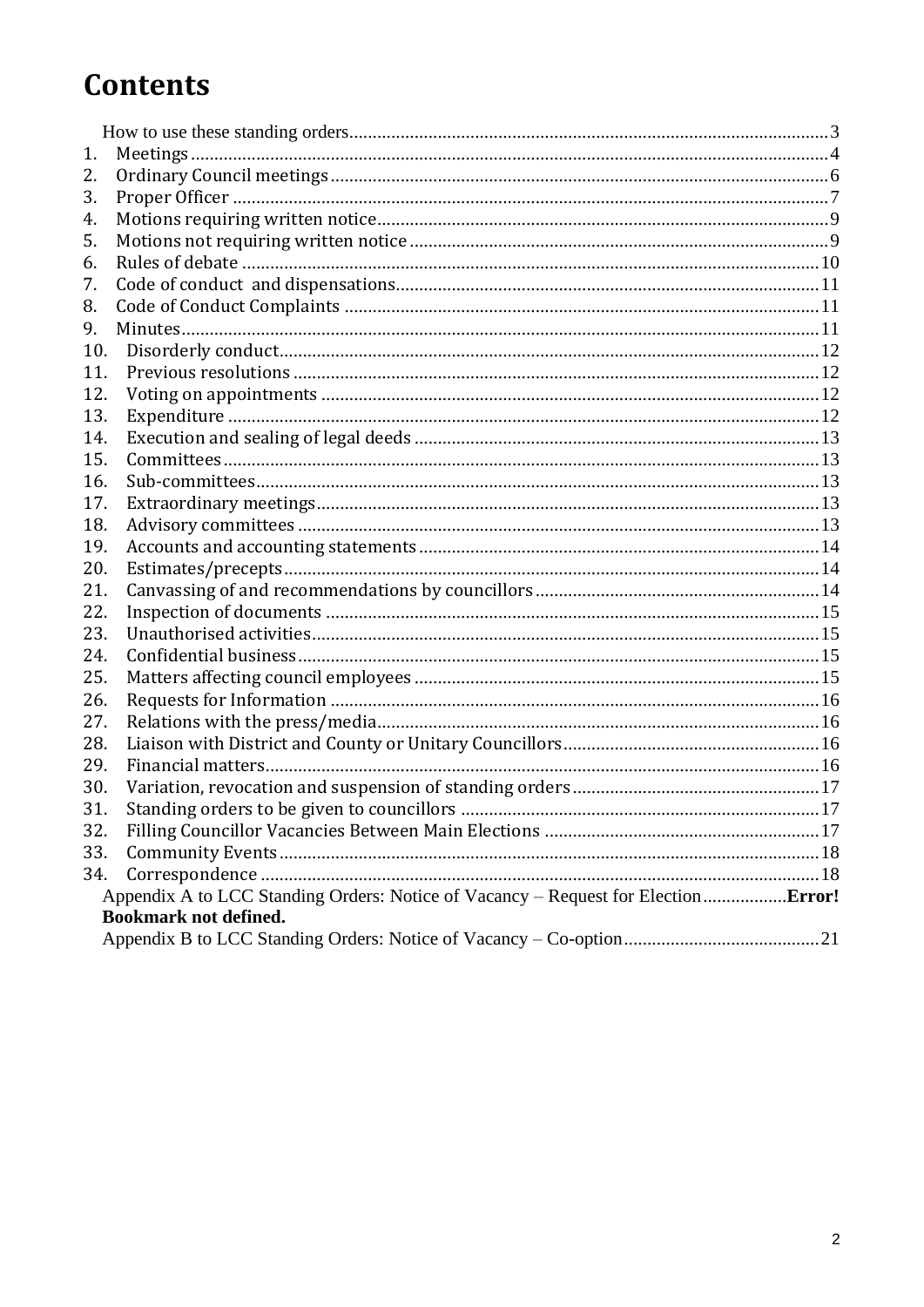#### *How to use these standing orders*

Standing Orders are the written rules of the Community Council. They are used to confirm a council's internal organisational, administrative and procurement procedure and procedural matters for meetings. They are not the same as the policies of a council but they may refer to them. A local council must have standing orders for the procurement of contracts.

Meetings of full council, councillors, the Responsible Financial Officer and Proper Officer are subject to many statutory requirements. A council should have standing orders to confirm those statutory requirements. A council should have standing orders to control the number, place, quorum, notices and other procedures for committee and sub-committee meetings because these are subject to fewer statutory requirements. If it does not, committees and subcommittees may adopt their own standing orders.

Model standing orders that are in bold type contain statutory requirements. It is recommended that councils adopt them without changing them. Other model standing orders not in bold are designed to help councils operate effectively but do not contain statutory requirements so they may be adopted as drafted or amended to suit a council's needs. For convenience, the word "councillor" is used in model standing orders and includes a non-councillor with or without voting rights unless otherwise stated.

These standing orders are taken from the model standing orders made available to Councils from One Voice Wales (ONV).

Once again, a Council is reminded not to adopt standing orders which undermine, override or conflict with any requirements imposed by legislation

Some model standing orders indicate by use of  $($   $)$ ' that information must be inserted before being adopted.

1 Some model standing orders indicate by use of the term 'OR' that an alternative option may apply.

These standing orders do not include financial regulations, namely a comprehensive set of model standing orders for the regulation of a Council's financial affairs and accounting procedures. Any reference in the model standing orders to financial regulations is a reference to a Council's standing orders for the regulation of its financial affairs.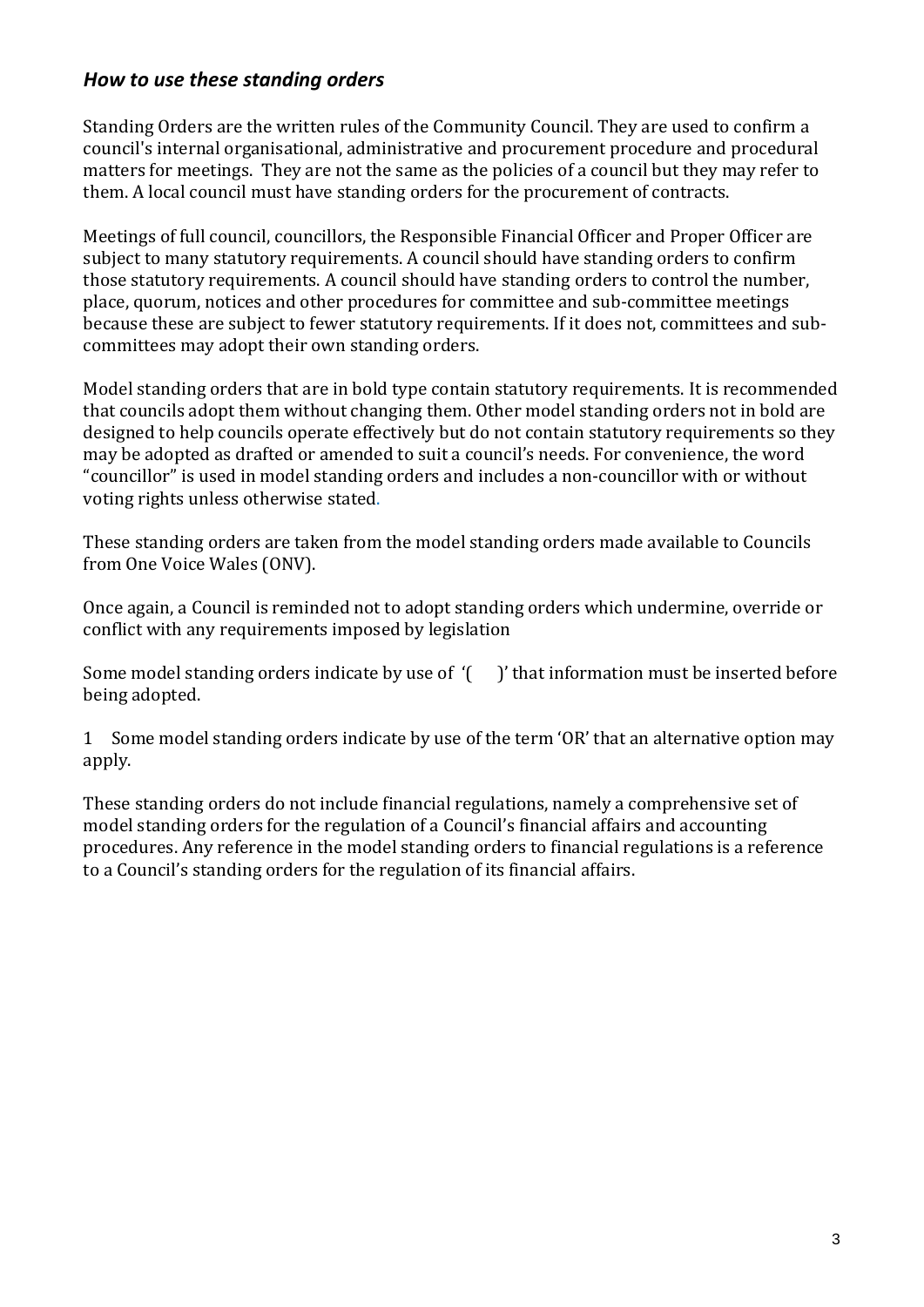#### **1. Meetings**

Mandatory for full Council meetings Mandatory for committee meetings Mandatory for sub-committee meetings

- <sup>a</sup> **Meetings shall not take place in premises, which at the time of the meeting, are used for the supply of alcohol unless no other premises are available free of charge or at a reasonable cost.**
- b **When calculating the 3 clear days for notice of a meeting to councillors and the public, the day on which notice was issued, the day of the meeting, a Saturday, a Sunday, a day of the Christmas break, a day of the Easter break or of a bank holiday or a day appointed for public thanksgiving or mourning shall not count.**
- ●● <sup>c</sup> **Meetings shall be open to the public unless their presence is prejudicial to the public interest by reason of the confidential nature of the business to be transacted or for other special reasons. The public's exclusion from part or all of a meeting shall be by a resolution which shall give reasons for the public's exclusion.**
	- d Subject to standing order  $1(c)$  above, members of the public are permitted to make representations, answer questions and give evidence in respect of any item of business included in the agenda. Public participation shall be as follows:
		- i. At any time during a meeting, after the confirmation of the Minutes of the previous meeting, any Councillor (or the Clerk) may ask questions of a Member of the Public for purposes of clarification or information regarding the current item of business. Supplementary questions may be asked but debate should be avoided. All questions shall be addressed and answered through the Chair.
		- ii. The Chairman of the meeting shall set aside time for members of the public to make representations, give comment or ask questions, about matters included in the Agenda. The maximum time allowed for this Public Participation shall be 15 minutes and the item shall be placed on the Agenda immediately before Matters of Local Interest and Concern
		- iii. Any member of the public present at the meeting shall be allowed to take part in the Public Participation Session. In order to speak, a member of the public will raise his/her hand and wait to be invited to speak by the Chairman. That person would normally stand to speak. The order of speaking shall be determined by the Chairman. All questions and comments shall be addressed to the Chair.
		- iv. Each member of the public shall be allowed to ask one question plus a related supplementary question and speak once to make representations and/or give comments. A person may speak for a maximum of 5 minutes during the Participation Session.
		- v. The subject matter for the public participation must be an Agenda item, but, it may include matters, except resolutions, from the minutes of the previous meeting. The Chairman will rule upon the relevance of a person's subject matter.
		- vi. Council is not obliged to answer a question asked by a member of the public or a comment made. No debate will take place. However, the Chairman may direct that an oral response be given to a member of the public by a Councillor present or by the Clerk. The Chairman may also direct the Clerk to find an answer to a specific question and give a written response, preferably by e-mail, within 10 days after the meeting.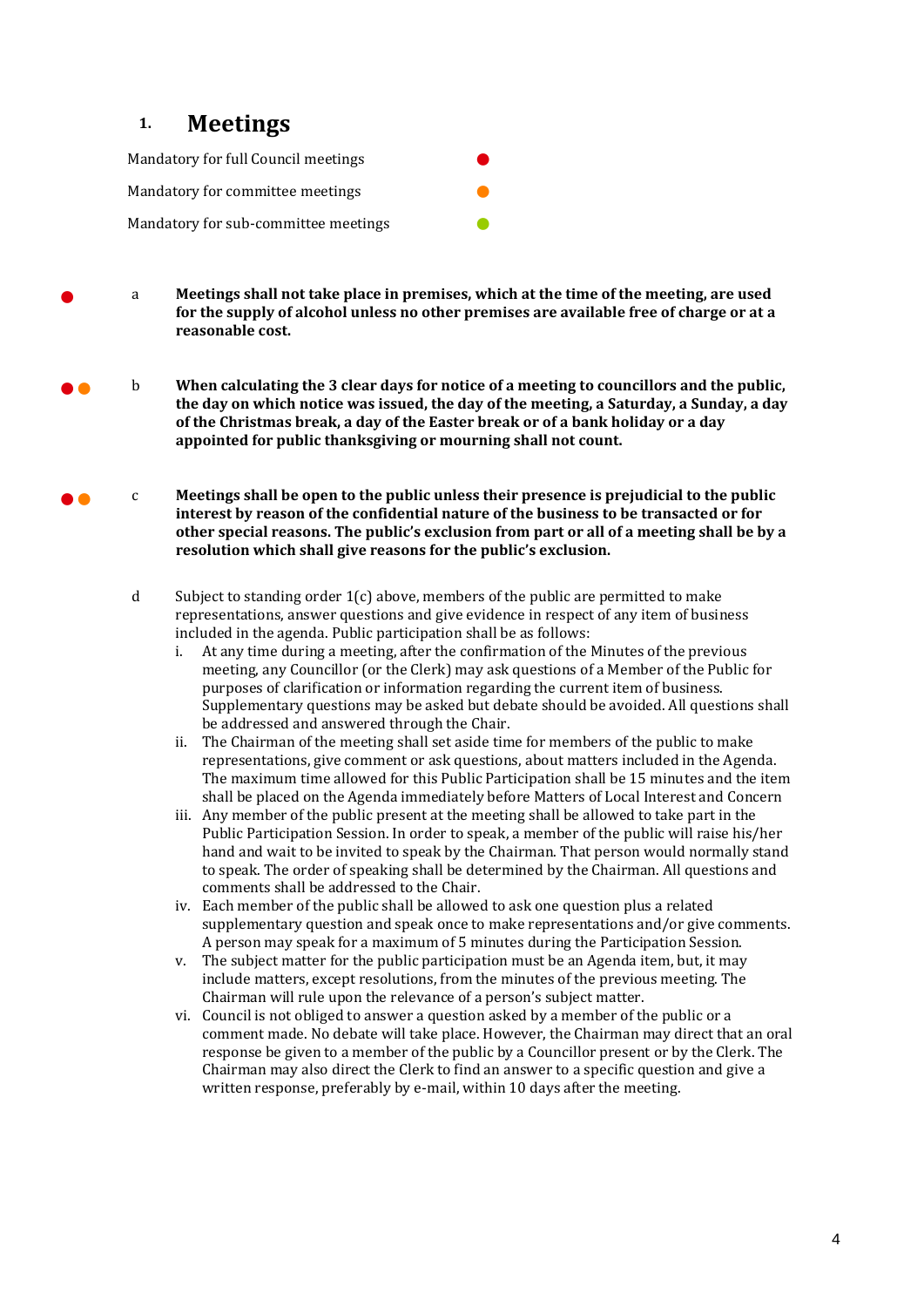- vii. In exceptional circumstances, where a Councillor believes that public participation would be very beneficial for a particular subject on the Agenda, that Councillor may interrupt business and propose that "Public Participation on this Section of the Agenda be allowed" and give reasons for the proposal. The motion will not need a Seconder and the Chairman shall move immediately to a vote on the proposal. If two thirds or more of the Councillors present vote for the motion, it will be declared carried.
- viii. If the motion in Clause 1(d)vii is carried, the public may participate in the meeting without the constraints of Clause 1(d) iv above, until the end of that particular subject on the Agenda. At that point the Chairman shall declare "Full Public Participation is over".
- ix. A record of a public participation session at a meeting shall be included in the minutes of that meeting.
- ●● <sup>e</sup> **Photographing, recording, broadcasting or transmitting the proceedings of a meeting by any means is not permitted without the Council's** prior written or minuted **consent**.
- ●● <sup>f</sup> **In accordance with standing order 1(c) above, the press shall be provided reasonable facilities for the taking of their report of all or part of a meeting at which they are entitled to be present**.
	- <sup>g</sup> **Subject to standing orders which indicate otherwise, anything authorised or required to be done by, to or before the Chairman may in his absence be done by, to or before the Vice-Chairman (if any).**
- <sup>h</sup> **The Chairman, if present, shall preside at a meeting. If the Chairman is absent from a meeting, the Vice-Chairman, if present, shall preside. If both the Chairman and the Vice-Chairman are absent from a meeting, a Councillor as chosen by the Councillors present at the meeting shall preside at the meeting.**
- ●●● <sup>i</sup> **Subject to the meeting being quorate, all questions at a meeting shall be decided by a majority of the councillors or councillors with voting rights present and voting.**
- ●●● **<sup>j</sup> The Chairman may give an original vote on any matter put to the vote, and in the case of an equality of votes may exercise his casting vote whether or not he gave an original vote.** (*See also standing orders 2 (k) and (l) below.*)
- <sup>k</sup> **Unless standing orders provide otherwise, voting on any question shall be by a show of hands. At the request of a Councillor, the voting on any question shall be recorded so as to show whether each councillor present and voting gave his vote for or against that question.** Such a request shall be made before moving on to the next item of business on the agenda.
	- l **The minutes of a meeting shall include an accurate records of the following:** 
		- i. The time and the place of the meeting;
		- ii. The names of the councillors present and absent
		- iii. Interests that have been declared by councillors and non-councillors with voting rights
		- iv. Whether a councillor or non-councillor with voting rights left the meeting when matters that they held interests in were being considered
		- v. If there was a public participation session; and
		- vi. The resolutions made.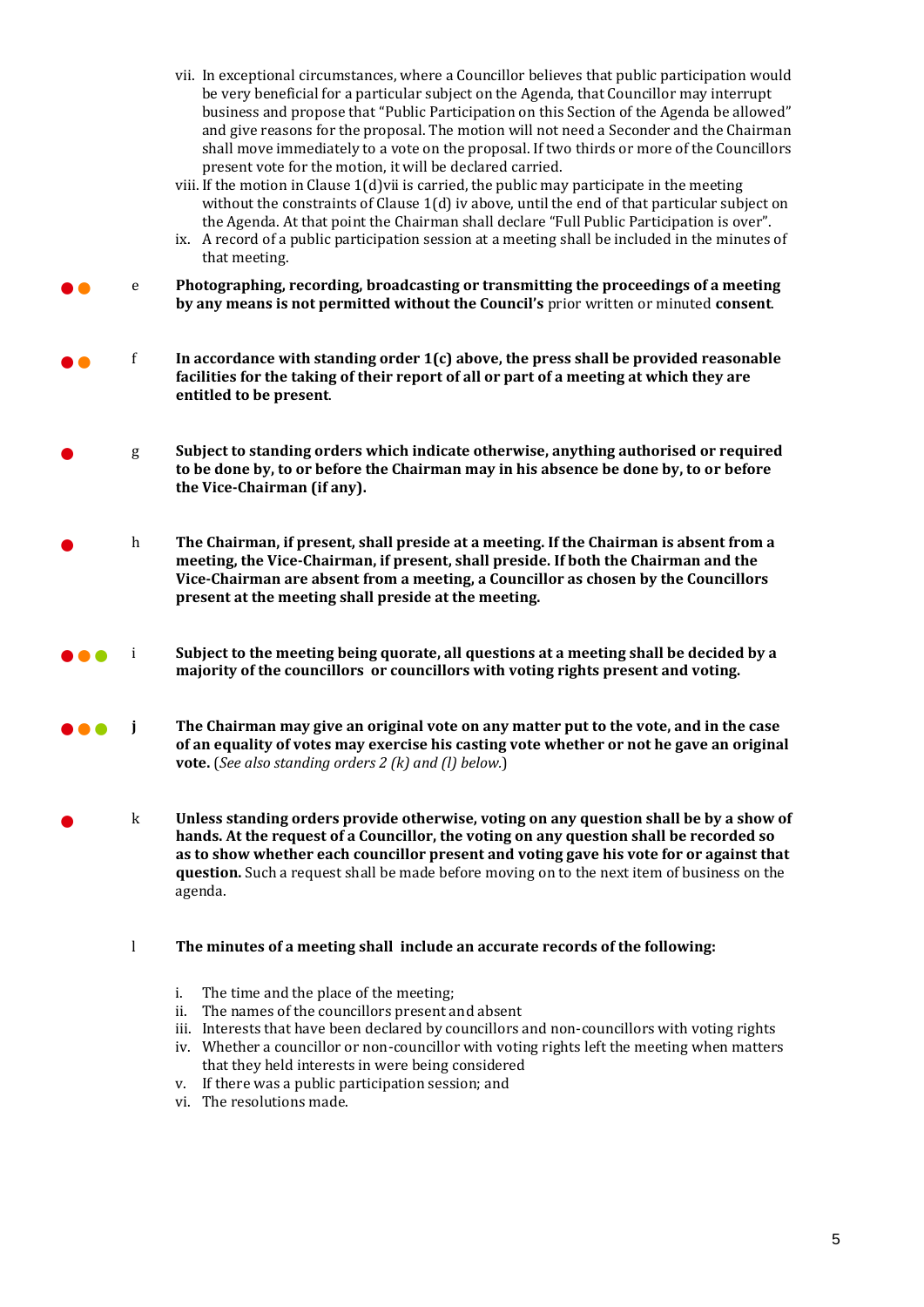●●● **m A councillor or a non-councillor with voting rights who has a personal or prejudicial interest in a matter being considered at a meeting which limits or restricts his right to participate in a discussion or vote on that matter is subject to obligations in the code of conduct adopted by the council.** 

- **n No business may be transacted at a meeting unless at least one third of the whole number of members of the Council are present and in no case shall the quorum of a meeting be less than 3.**
- ●●● **o If a meeting is or becomes inquorate no business shall be transacted** and the meeting shall be adjourned. Any outstanding business of a meeting so adjourned shall be transacted at a following meeting.
	- **p** Meetings shall not exceed a period of 2 hours.

#### **2. Ordinary Council meetings**

*See also standing order 1 above*

- **a In an election year, the annual meeting of the Council shall be held on or within 14 days following the day on which the new councillors elected take office.**
- **b In a year which is not an election year, the annual meeting of a Council shall be held on such day in May as the Council may direct.**
- **c If no other time is fixed, the annual meeting of the Council shall take place at 7pm.**
- **d In addition to the annual meeting of the Council, other ordinary meetings may be held in each year on such dates and times as the Council may direct.**
- **e** Before the start of business at the AGM the Chairman shall present a review of the past year detailing the achievements and problems, and identifying progress on the plans outlined after the previous AGM. At the Council Meeting following the AGM the Chairman shall present his/her plans and the Council's objectives for the following year
- **f The election of the Chairman and** Vice-Chairman (if any) **of the Council shall be the first business completed at the annual meeting of the Council.** This shall be followed by the Election of any other office holders required by the Council (eg councillor with responsibility for planning).
- **g The Chairman of the Council, unless he has resigned or becomes disqualified, shall continue in office and preside at the annual meeting until his successor is elected at the next annual meeting of the Council.**
- **h The Vice-Chairman of the Council, if any, unless he resigns or becomes disqualified, shall hold office until immediately after the election of the Chairman of the Council at the next annual meeting of the Council.**
- i Office holders (including those mentioned in 2(k), may stand for re-election on two consecutive occasions only, therefore no person shall serve in the same office for a continuous period of more than three years. If no other Office Holder is willing to stand then the outgoing Chairman may be re-elected for a further year.
- i Each potential office holder (including those mentioned in  $2(k)$  must be proposed and seconded by members of Council. In the cases where there are two or more candidates for the same office, a paper vote will be held with the Clerk acting as Teller in accordance with Section 12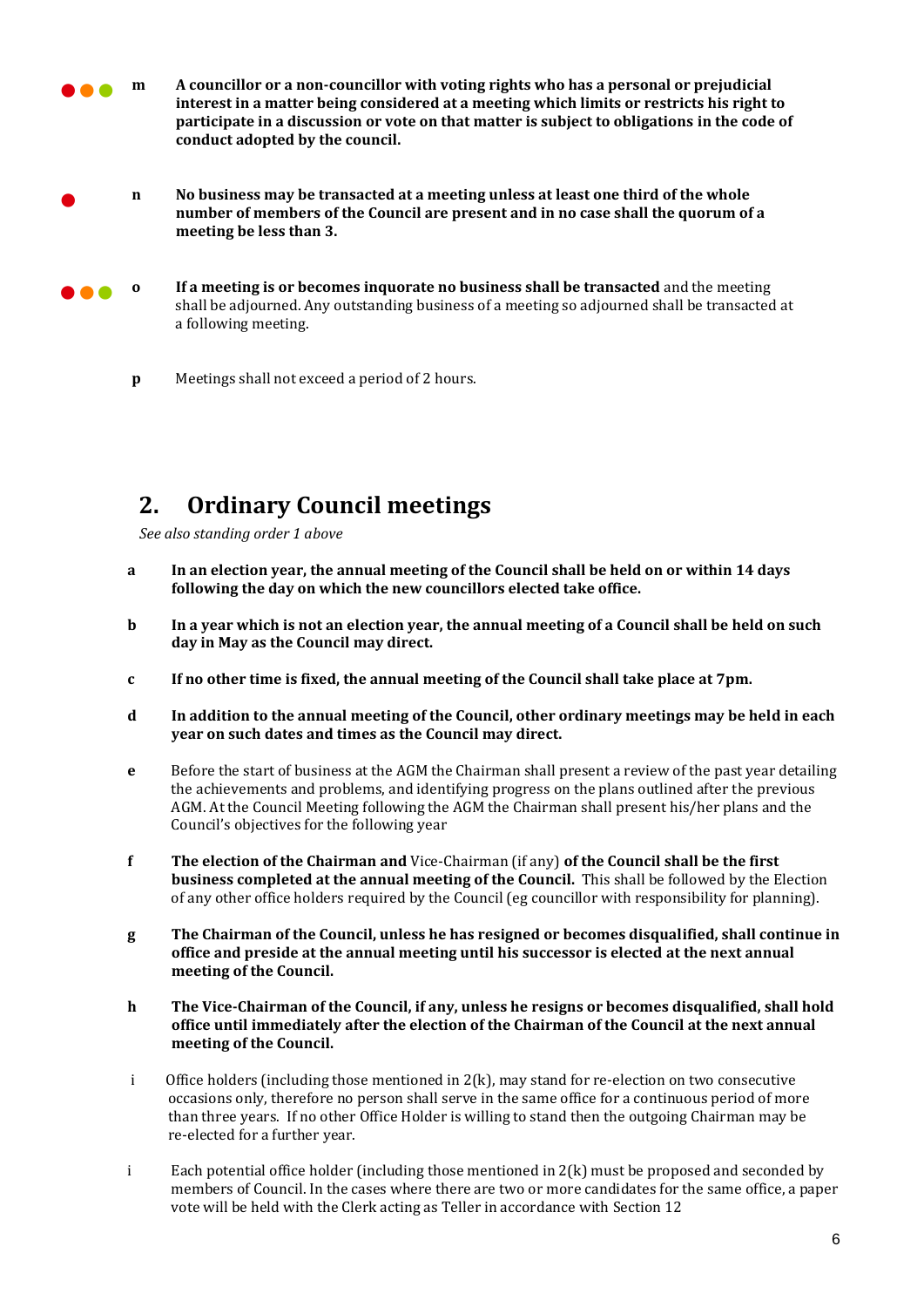- **j In an election year, if the current Chairman of the Council has not been re-elected as a member of the Council, he shall preside at the meeting until a successor Chairman of the Council has been elected. The current Chairman of the Council shall not have an original vote in respect of the election of the new Chairman of the Council but must give a casting vote in the case of an equality of votes.**
- **k In an election year, if the current Chairman of the Council has been re-elected as a member of the Council, he shall preside at the meeting until a new Chairman of the Council has been elected. He may exercise an original vote in respect of the election of the new Chairman of the Council and must give a casting vote in the case of an equality of votes.**
- l Following the election of the Chairman of the Council, Vice-Chairman and other post holders of the Council at the annual meeting of the Council, the order of business shall be as follows.
	- i. **In an election year, delivery by the Chairman of the Council and councillors of their declarations of acceptance of office unless the council resolves for this to be done at a later date. In a year which is not an election year, delivery by the Chairman of the Council of his acceptance of office form unless the Council resolves for this to be done at a later date.**
	- ii. Confirmation of the accuracy of the minutes of the last meeting of the Council and to receive and note minutes of and/or to determine recommendations made by committees.
	- iii. Review of delegation arrangements to committees, sub-committees, employees and other local authorities.
	- iv. Review of the terms of references for committees.
	- v. Appointment of members to existing committees.
	- vi. Appointment of any new committees, in accordance with Standing Order 15.
	- vii. Review and adoption of appropriate standing orders and financial regulations.
	- viii. Review of arrangements, including any charters, with other local authorities and review of contributions made to expenditure incurred by other local authorities.
	- ix. Review of representation on or work with external bodies and arrangements for reporting back.
	- x. Review of inventory of land and assets including buildings and office equipment.
	- xi. Review and confirmation of arrangements for insurance cover in respect of all insured risks.
	- xii. Review of the Council's and/or employees' memberships of other bodies.
	- xiii. Establishing or reviewing the Council's complaints procedure.
	- xiv. Establishing or reviewing the Council's procedures for handling requests made under the Freedom of Information Act 2000 and the Data Protection Act 1998.
	- xv. Establishing or reviewing the Council's policy for dealing with the press/media
	- xvi. Setting the dates, times and place of ordinary meetings of the full Council for the year ahead.

#### **3. Proper Officer**

a The Council's Proper Officer shall be either (i) the clerk or such other employee as may be nominated by the Council from time to time or (ii) such other employee appointed by the Council to undertake the role of the Proper Officer during the Proper Officer's absence. The Proper Officer and the employee appointed to act as such during the Proper Officer's absence shall fulfil the duties assigned to the Proper Officer in standing orders.

- b The Council's Proper Officer shall do the following.
	- **i. Sign and serve on councillors by email, delivery or post at their residences a summons confirming the time, date, venue and the agenda of a meeting of the Council and a meeting of a committee** and sub-committee **at least 3 clear days before the meeting.**

If the summons is sent by email the email must contain the electronic signature and title of the Proper Officer. In accordance with the above, the Agenda will be circulated to all Councillors and act as a Summons to the Meeting.

ii. **Give public notice of the time, date, venue and agenda at least 3 clear days before a meeting of the Council or a meeting of a committee** or a sub- committee **(provided that the public notice with agenda of an extraordinary meeting of the Council convened by**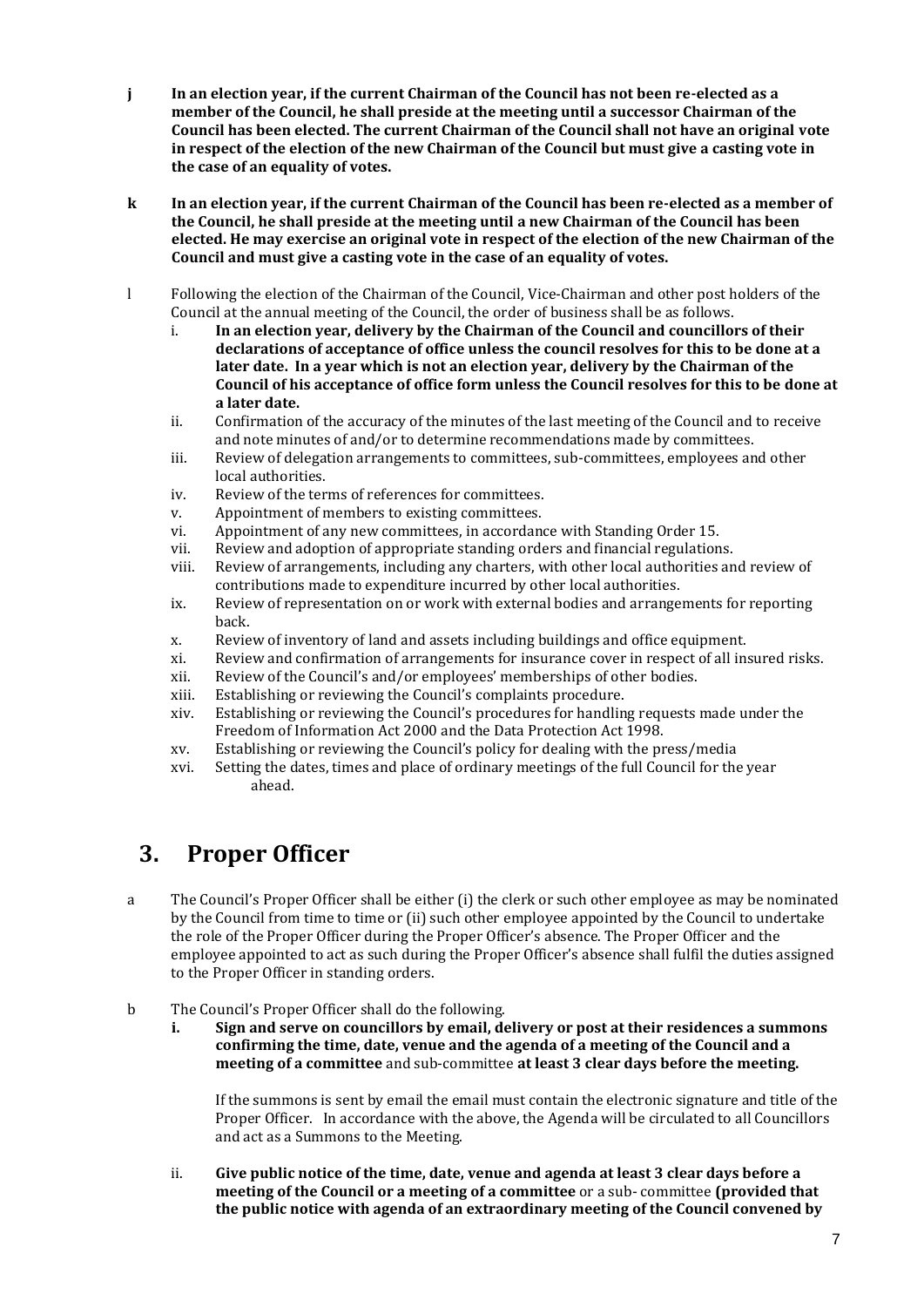**councillors is signed by them)**. The Agenda must, therefore, be on display on one of the Notice Boards three clear days prior to the meeting and efforts will be made to ensure that it is on display on all boards in that time frame.

- iii. The Clerk will prepare a Draft Agenda and agree the detail with the Chairman at least 10 days prior to the meeting. This draft will be circulated to Councillors nine calendar days prior to the meeting with a request for any changes and additions. Such changes and additions must be given to the Clerk within 36 hours. Suggested alterations from Councillors will be discussed by the Clerk and the Chairman and if accepted the draft will be amended. The following must be stated on the draft Agenda: Name of the Council, the office address, time place and date of the meeting and the business to be transacted.
- iv. **Convene a meeting of full Council for the election of a new Chairman of the Council, occasioned by a casual vacancy in his office, in accordance with standing order** [**3(b)i**] OR [3(b)ii] **above**.
- v. Make available for inspection the minutes of meetings.
- vi. **Receive and retain copies of byelaws made by other local authorities.**
- vii. Receive and retain declarations of acceptance of office from councillors.
- viii. Retain a copy of every councillor's register of interests and any changes to it and keep copies of the same available for inspection.
- ix. Keep proper records required before and after meetings;
- x. Process all requests made under the Freedom of Information Act 2000 and Data Protection Act 1998, in accordance with and subject to the Council's procedures relating to the same.
- xi. Receive and send general correspondence and notices on behalf of the Council except where there is a resolution to the contrary.
- xii. Manage the organisation, storage of and access to information held by the Council in paper and electronic form.
- xiii. Arrange for legal deeds [to be sealed using the Council's common seal] OR [to be signed by 2 councillors] and witnessed (*See also model standing orders 14(a) and (b).*)
- xiv. Arrange for the prompt authorisation, approval, and instruction regarding any payments to be made by the Council in accordance with the Council's financial regulations.
- xv. Record every planning application notified to the Council and the Council's response to the local planning authority in a book for such purpose;
- xvi. Refer a planning application received by the Council to all councillors within 2 working days of receipt to facilitate an extraordinary meeting if the nature of a planning application requires consideration before the next ordinary meeting of the Council.
- xvii. Retain custody of the seal of the Council (if any) which shall not be used without a resolution to that effect.
- xviii. Action or undertake activity or responsibilities instructed by resolution or contained in standing orders.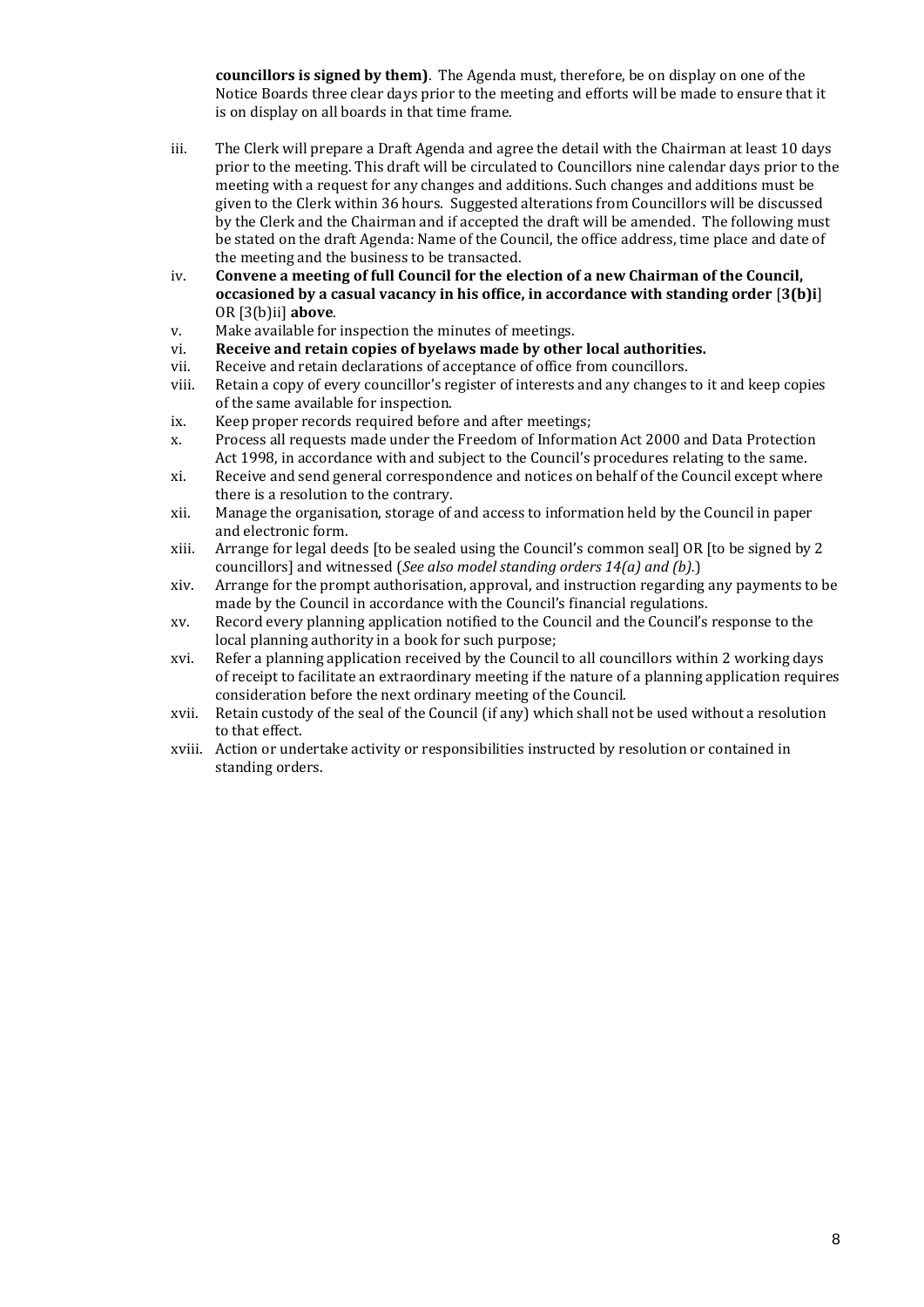#### **4. Motions requiring written notice**

- a Every motion and resolution shall relate to the Council's statutory functions, powers and lawful obligations or shall relate to an issue which specifically affects the Council's area or its residents.
- b In accordance with standing order 3(b)(iii) above, no motion may be moved at a meeting unless it is included in the agenda and the mover has given written notice of its wording to the Council's Proper Officer at least nine days before the next meeting.
- c The Proper Officer may, before including a motion in the agenda received in accordance with standing order 4(a) above, correct obvious grammatical or typographical errors in the wording of the motion.
- d If the Proper Officer considers the wording of a motion received in accordance with standing order 4(b) above is not clear in meaning, the motion shall be rejected until the mover of the motion resubmits it in writing to the Proper Officer in clear and certain language at least eight days before the meeting.
- e If the wording or nature of a proposed motion is considered unlawful or improper, the Proper Officer shall consult with the Chairman of the forthcoming meeting or, as the case may be, the Councillors who have convened the meeting, to consider whether the motion shall be included or rejected in the agenda.
- f Subject to standing order 4 (d), the decision of the Proper Officer as to whether or not to include the motion on the agenda shall be final.
- g Motions received shall be recorded in a book for that purpose and numbered in the order that they are received.
- h Motions rejected shall be recorded in a book for that purpose with an explanation by the Proper Officer for their rejection.

#### **5. Motions not requiring written notice**

- a Motions in respect of the following matters may be moved without written notice.
	- i. To appoint a person to preside at a meeting.
	- ii. To correct an inaccuracy in the minutes of the previous meeting.
	- iii. To dispose of business, if any, remaining from the last meeting.
	- iv. To alter the order of business on the agenda
	- v. To proceed to the next business on the agenda.
	- vi. To close or adjourn debate.
	- vii. To refer a motion to a particular committee, sub-committee or an employee.
	- viii. To appoint a committee or sub-committee and their members.
	- ix. To extend the time limit for speaking
	- x. To exclude the press and public for all or part of a meeting.
	- xi. To silence or exclude from the meeting a Councillor or a member of the public for disorderly conduct.
	- xii. To not hear further from a councillor or member of the public.
	- xiii. To suspend any standing order except those which are mandatory by law.
	- xiv. To temporarily suspend the meeting.
	- xv. To adjourn the meeting.
	- xvi. To appoint representatives to outside bodies and to make arrangements for those representatives to report back the activities of outside bodies.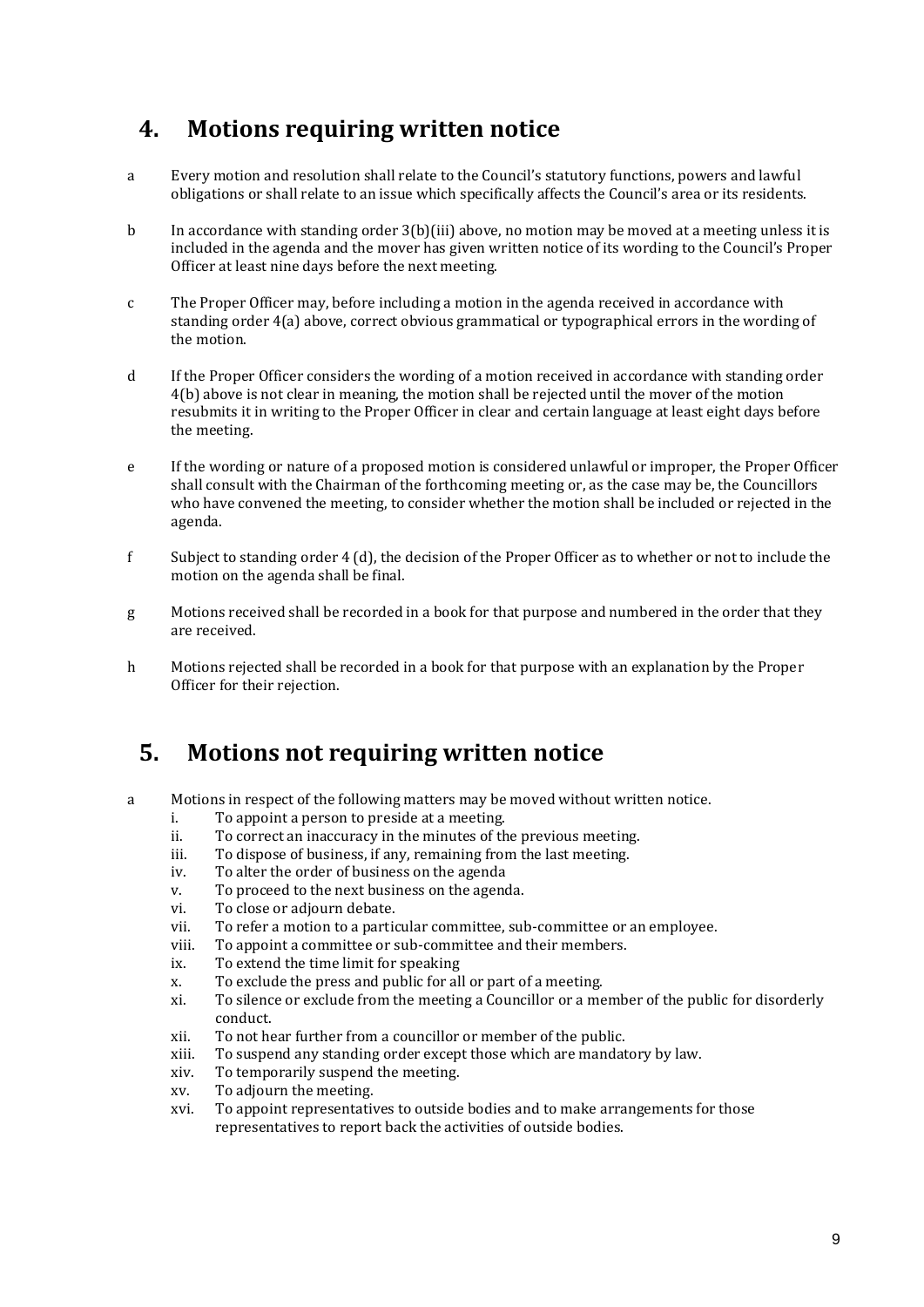#### **6. Rules of debate**

- a Motions included in an agenda shall be considered in the order that they appear on the agenda unless the order is changed at the Chairman's direction for reasons of expedience.
- b A motion shall not be considered unless it has been proposed and seconded.
- c A motion included in an agenda not moved by the councillor who tabled it, may be treated as withdrawn.
- d If a motion, including an amendment, has been seconded, it may be withdrawn by the proposer only with the consent of the seconder and the meeting.
- e An amendment is a proposal to remove or add words to a motion. It shall not negate the motion.
- f If an amendment to the original motion is carried, the original motion becomes the substantive motion upon which further amendment(s) may be moved.
- g An amendment shall not be considered unless early verbal notice of it is given at the meeting and, if requested by the chairman of the meeting, is expressed in writing to the chairman.
- h A councillor may move amendments to his own motion. If a motion has already been seconded, an amendment to it shall be with the consent of the seconder and the meeting.
- i Subject to standing order 6 (k), If there is more than one amendment to an original or substantive motion, the amendments shall be moved in the order directed by the chairman.
- j A proposed or carried amendment to a motion shall not have the effect of rescinding the original or substantive motion under consideration.
- k One or more amendments may be discussed together if the Chairman considers this expedient but shall be voted upon separately.
- l A councillor may not move more than one amendment to an original or substantive motion.
- m The mover of an amendment has no right of reply at the end of a debate on it.
- n Where a series of amendments to an original motion are carried, the mover of the original motion shall have a right of reply in respect of the substantive motion at the very end of debate and immediately before it is put to the vote.
- o If an amendment is carried, the original motion, as amended, shall take the place of the original motion and shall become the substantive motion upon which any further amendment may be moved.
- p During the debate of a motion, a councillor may interrupt only on a point of order or a personal explanation and the councillor who was interrupted shall stop speaking. A Councillor raising a point of order shall identify the standing order which he considers has been breached or specify the irregularity in the meeting he is concerned by.
- q A point of order shall be decided by the Chairman and his decision shall be final.
- r When a motion is under debate no other motion shall be moved except:
	- i. to amend the motion;
	- ii. to proceed to the next business;
	- iii. to adjourn the debate;
	- iv. to put the motion to a vote;
	- v. to ask a person to be silent or for him to leave the meeting;
	- vi. to refer a motion to a committee or sub-committee for consideration;
	- vii. to exclude the public and press;
	- viii. to adjourn the meeting;
	- ix. to suspend any standing order, except those which are mandatory.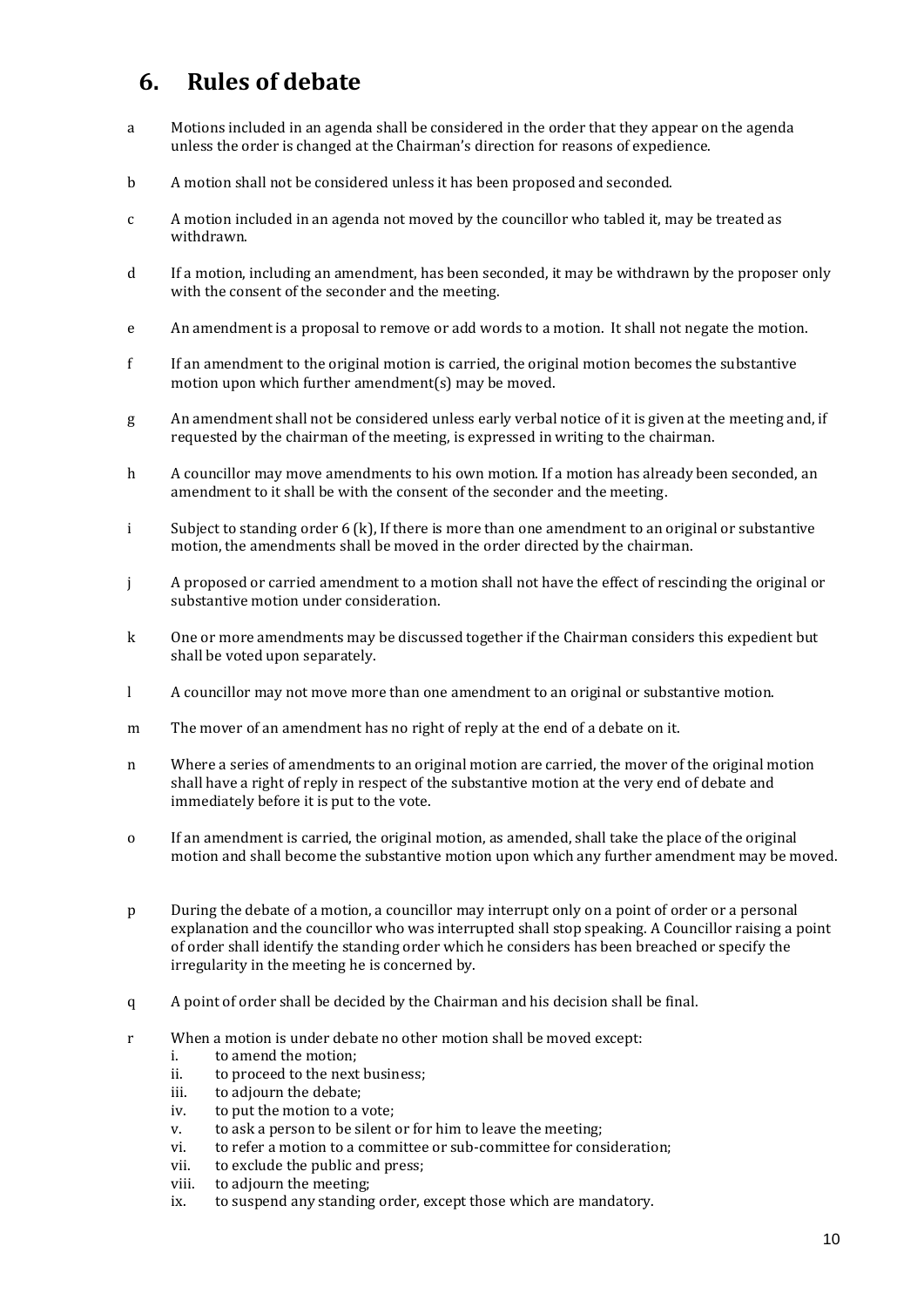t Before an original or substantive motion is put to the vote, the chairman shall first be satisfied that the motion has been sufficiently debated.

#### **7. Code of conduct and dispensations**

*See also standing orders 1(d) above*

- **a Councillors and non-councillors with voting rights shall observe the code of conduct adopted by the Council.**
- b All councillors shall undertake training in the code of conduct within 6 months of the delivery of their declaration of acceptance of office.
- c **Dispensation requests shall be in writing and submitted to the standards committee of Newport City Council** as soon as possible before the meeting that the dispensation is required for.

#### **8. Code of Conduct Complaints**

- a All complaints relating to breaches of the Code of Conduct by Community and Town Councils should be reported to the Public Ombudsman for Wales.
- b Llanvaches Community Council may:
	- i. Provide information or evidence where such disclosure is necessary to progress an investigation of the complaint or is required by law.
	- ii. Seek information relevant to the complaint from the person or body with statutory responsibility for investigation of the matter.

#### **9. Minutes**

- a If the draft minutes of a preceding meeting have been circulated to councillors with the agenda to the meeting that they are due to be approved for accuracy, they shall be taken as read.
- b The Clerk will send a copy of the initial draft of the minutes to the Chairman within seven calendar days of the relevant Council Meeting. The Chairman and Clerk will discuss and agree any additions, alterations and appendices before circulation of the draft to Councillors.
- c The Clerk shall distribute the Draft Minutes to Councillors within twelve calendar days of the relevant Council Meeting. For those Councillors with internet facilities, the Minutes will be distributed as e-mail attachments. For other Councillors, postal or hand delivery (at the Clerk's discretion) will be used. The document distributed will be clearly marked 'Draft Minutes'.
- d The Clerk will wait seven calendar days from the date of distribution to allow Councillors to request corrections and amendments to the Draft Minutes. If the Clerk does not receive any such requests (by e-mail or post) before the end of the Councillors' Review Period, then the Draft Minutes will be published. If the Clerk does receive a request for alteration then the request will be referred immediately to the Chairman who will decide within 3 calendar days: Either to deal with the request at the next Council Meeting and to publish the Draft Minutes 'as is' or to require the Clerk to make the alteration and distribute Revised Draft Minutes.
- e If the Draft Minutes are to be published 'as is' the Chairman will explain the decision to the relevant Councillor(s). If Revised Draft Minutes are required, the Clerk will distribute them to all Councillors within 3 calendar days of the Chairman's decision. Revised Draft Minutes will then be processed in the same manner as the original draft.
- f Within 3 working days of the Minutes becoming available for publication the Clerk shall: i. Distribute any copies requested by Members of the Public and The Press.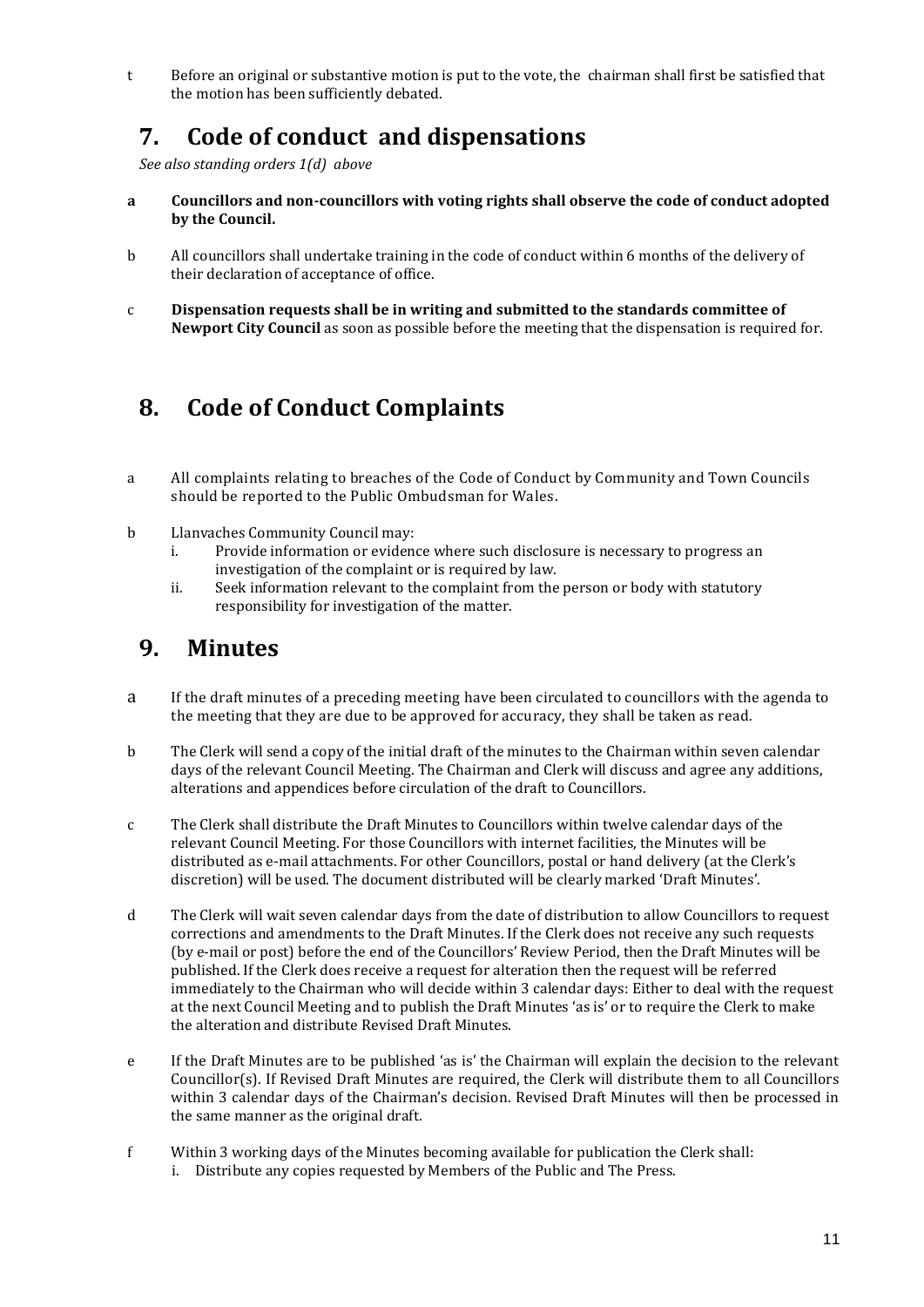- g It should be noted that not-withstanding the above, Councillors may request changes to the Draft Minutes up to the time that they are formally signed off by the Chairman in Council.
- h Minutes, including any amendment to correct their accuracy, shall be confirmed by resolution and shall be signed by the Chairman of the meeting and stand as an accurate record of the meeting to which the minutes relate.
- i If the Chairman of the meeting does not consider the minutes to be an accurate record of the meeting to which they relate, he shall sign the minutes and include a paragraph in the following terms or to the same effect:

"The Chairman of this meeting does not believe that the minutes of the meeting of the ( ) held on [date] in respect of () were a correct record but his view was not upheld by the majority of the ( ) and the minutes are confirmed as an accurate record of the proceedings."

j Upon a resolution which confirms the accuracy of the minutes of a meeting, any previous draft minutes or recordings of the meeting shall be destroyed.

#### **10. Disorderly conduct**

- a No person shall obstruct the transaction of business at a meeting or behave offensively or improperly. If this standing order is ignored, the chairman of the meeting shall request such person(s) to moderate or improve their conduct.
- b If the person(s) disregard the request of the chairman of the meeting to moderate or improve their conduct, any councillor or the chairman of the meeting may move that the person be no longer heard or excluded from the meeting. The motion, if seconded, shall be put to the vote without discussion.
- c If a resolution made in accordance with standing order 10(b) above, is ignored, the Chairman may take such further reasonable steps to restore order to progress the meeting This may include temporarily suspending or closing the meeting.

#### **11. Previous resolutions**

- a A resolution shall not be reversed within 6 months except either by a special motion, which requires written notice by at least 4 councillors given to the Proper Officer in accordance with standing order 4.
- b When a special motion or any other motion moved pursuant to standing order 11(a) above has been disposed of, no similar motion may be moved within a further 6 months.

#### **12. Voting on appointments**

a Where more than two persons have been nominated for a position to be filled by the Council and none of those persons has received an absolute majority of votes in their favour, the name of the person having the least number of votes shall be struck off the list and a fresh vote taken. This process shall continue until a majority of votes is given in favour of one person. Any tie may be settled by the Chairman's casting vote.

#### **13. Expenditure**

- a Any expenditure incurred by the Council shall be in accordance with the Council's financial regulations.
- b **The Council's financial regulations shall be reviewed once a year.**
- **c The Council's financial regulations may make provision for the authorisation of the payment of money in exercise of any of the Council's functions to be delegated to a committee, sub-committee or to an employee.**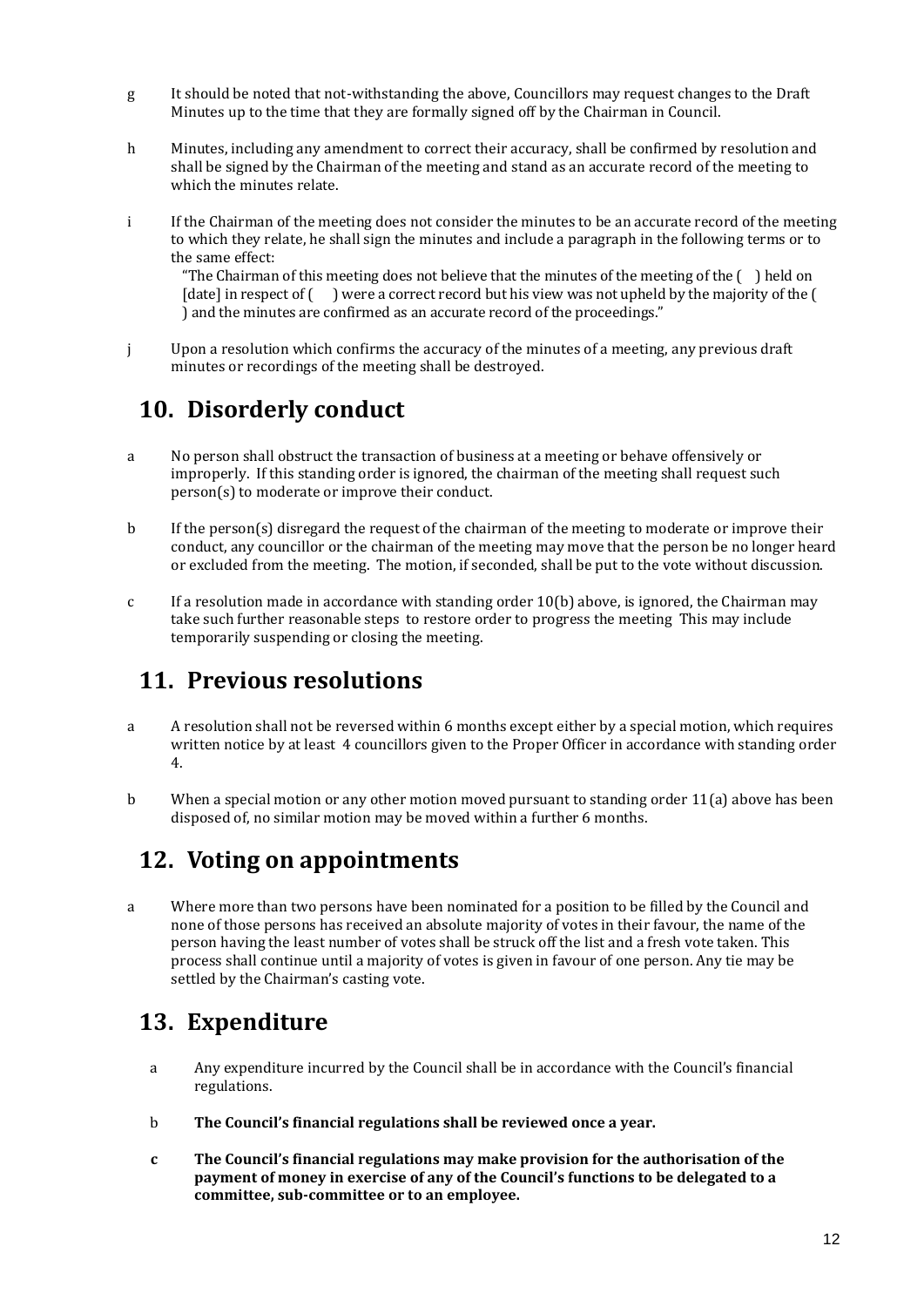### **14. Execution and sealing of legal deeds**

- a A legal deed shall not be executed on behalf of the Council unless the same has been authorised by a resolution.
- b **In accordance with a resolution made under standing order 14(a) above, any two members of the Council, may sign, on behalf of the Council, any deed required by law and the Proper Officer shall witness their signatures.**

### **15. Committees**

- a The Council may, at its annual meeting, appoint standing committees and may at any other time appoint such other committees as may be necessary, and:
	- i. shall determine their terms of reference;
	- ii. may permit committees to determine the dates of their meetings;
	- iii. shall appoint and determine the term of office of councillor or non-councillor members of such a committee (unless the appointment of non-councillors is prohibited by law) so as to hold office no later than the next annual meeting;
	- iv. may appoint substitute councillors to a committee whose role is to replace ordinary councillors at a meeting of a committee if ordinary councillors of the committee have confirmed to the Proper Officer 5 days before the meeting that they are unable to attend;
	- v. an ordinary member of a committee who has been replaced at a meeting by a substitute member (in accordance with standing order 15(a)(iv) above) shall not be permitted to participate in debate or vote on business at that meeting and may only speak during any public participation session during the meeting;
	- vi. may in accordance with standing orders, dissolve a committee at any time.

### **16. Sub-committees**

a Unless there is a Council resolution to the contrary, every committee may appoint a sub-committee whose terms of reference and members shall be determined by resolution of the committee.

### **17. Extraordinary meetings**

- **a The Chairman of the Council may convene an extraordinary meeting of the Council at any time.**
- b **If the Chairman of the Council does not or refuses to call an extraordinary meeting of the Council within 7 days of having been requested to do so by two councillors, those two councillors may convene an extraordinary meeting of the Council. The statutory public notice giving the time, venue and agenda for such a meeting must be signed by the two councillors.**
- c The Chairman of a committee (or a sub-committee) may convene an extraordinary meeting of the committee or sub-committee at any time.
- d If the Chairman of a committee (or a sub-committee) does not or refuses to call an extraordinary meeting within seven days of having been requested by to do so by two councillors, those two councillors may convene an extraordinary meeting of a committee (or a sub-committee). The statutory public notice giving the time, venue and agenda for such a meeting must be signed by two councillors.

#### **18. Advisory committees**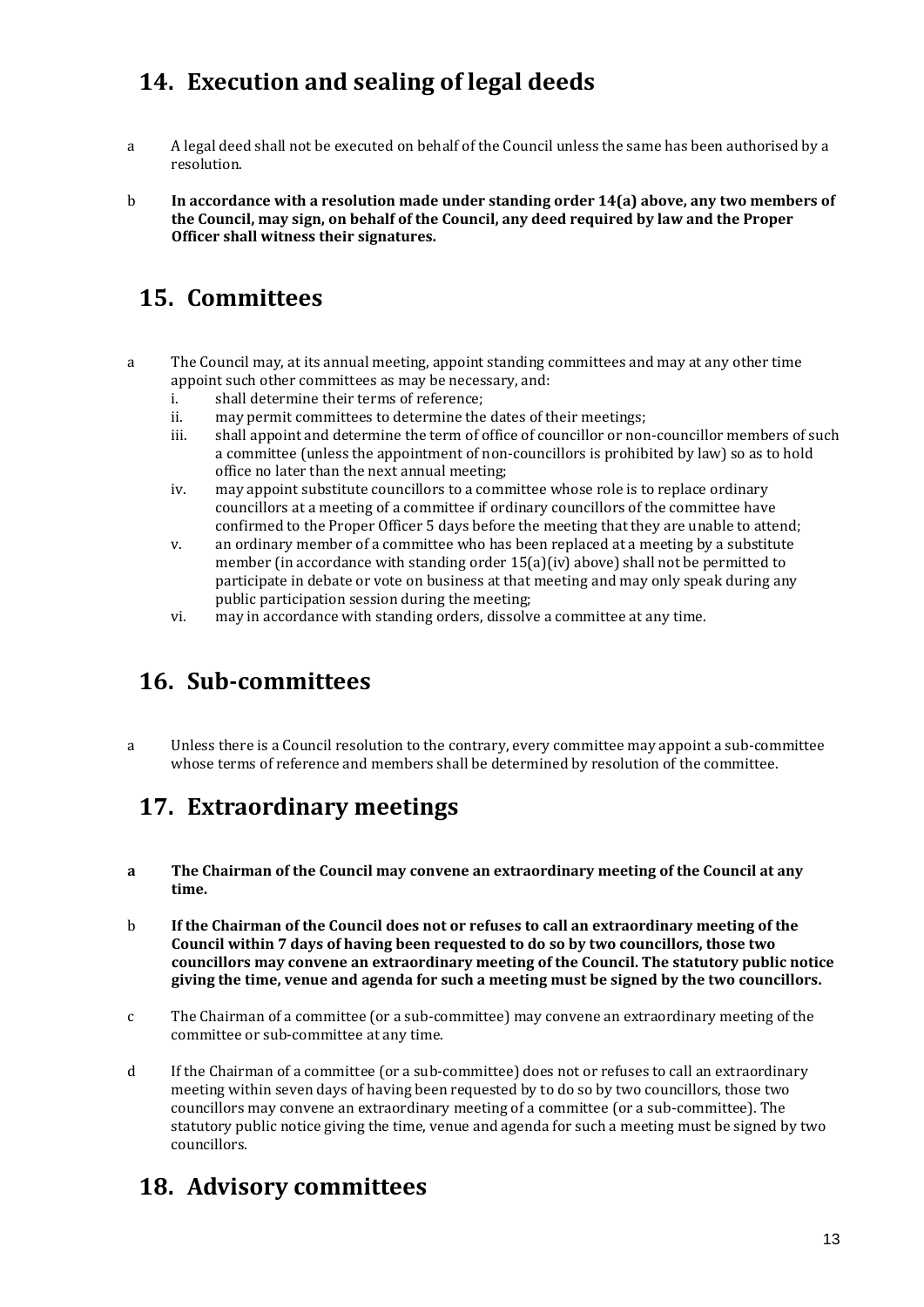- a The Council may appoint advisory committees comprised of a number of councillors and noncouncillors.
- b Advisory committees and any sub-committees may consist wholly of persons who are noncouncillors.

#### **19. Accounts and accounting statements**

- a 'Proper Practices' in standing orders refer to the most recent version of the Governance and Accountability for Local Councils in Wales – A Practitioners' Guide
- b All payments by the Council shall be authorised, approved and paid in accordance with the Council's financial regulations, which shall be reviewed at least annually.
- c The Responsible Financial Officer shall supply to each councillor as soon as practicable after 31 March, 30 June, 30 September and 31 December in each year a statement summarising the Council's receipts and payments for the each quarter and the balances held at the end of a quarter. This statement should include a comparison with the budget for the financial year.
- a As soon as possible after the financial year end 31 March, the Responsible Financial Officer shall provide:
	- i. Each councillor with a statement summarising the council's receipts and payments for the last quarter and the year to date for information.
	- ii. To the full council the accounting statements for the year in the form of Section 1 of the annual return, as required by proper practices, for consideration and approval.
- d The year end accounting statements shall be prepared in accordance with the proper practices and applying the form of accounts determined by the council (receipts and payments or income and expenditure) for a year to 31 March. A completed draft of the annual return shall be presented to each councillor before the end of the following month of May. The annual return of the council, which is subject to external audit, including the annual governance statement, shall be presented to council for consideration and formal approval before 30 June.

#### **20. Estimates/precepts**

- a **The Council shall approve written estimates for the coming financial year** at its meeting before the end of January.
- b Any committee desiring to incur expenditure shall give the Proper Officer a written estimate of the expenditure recommended for the coming year no later than December.

### **21. Canvassing of and recommendations by councillors**

- a Canvassing councillors or the members of a committee or sub-committee, directly or indirectly, for appointment to or by the Council shall disqualify the candidate from such an appointment. The Proper Officer shall disclose the requirements of this standing order to every candidate.
- b A councillor or a member of a committee or sub-committee shall not solicit a person for appointment to or by the Council or recommend a person for such appointment or for promotion; but, nevertheless, any such person may give a written testimonial of a candidate's ability, experience or character for submission to the Council with an application for appointment.
- c This standing order shall apply to tenders as if the person making the tender were a candidate for an appointment.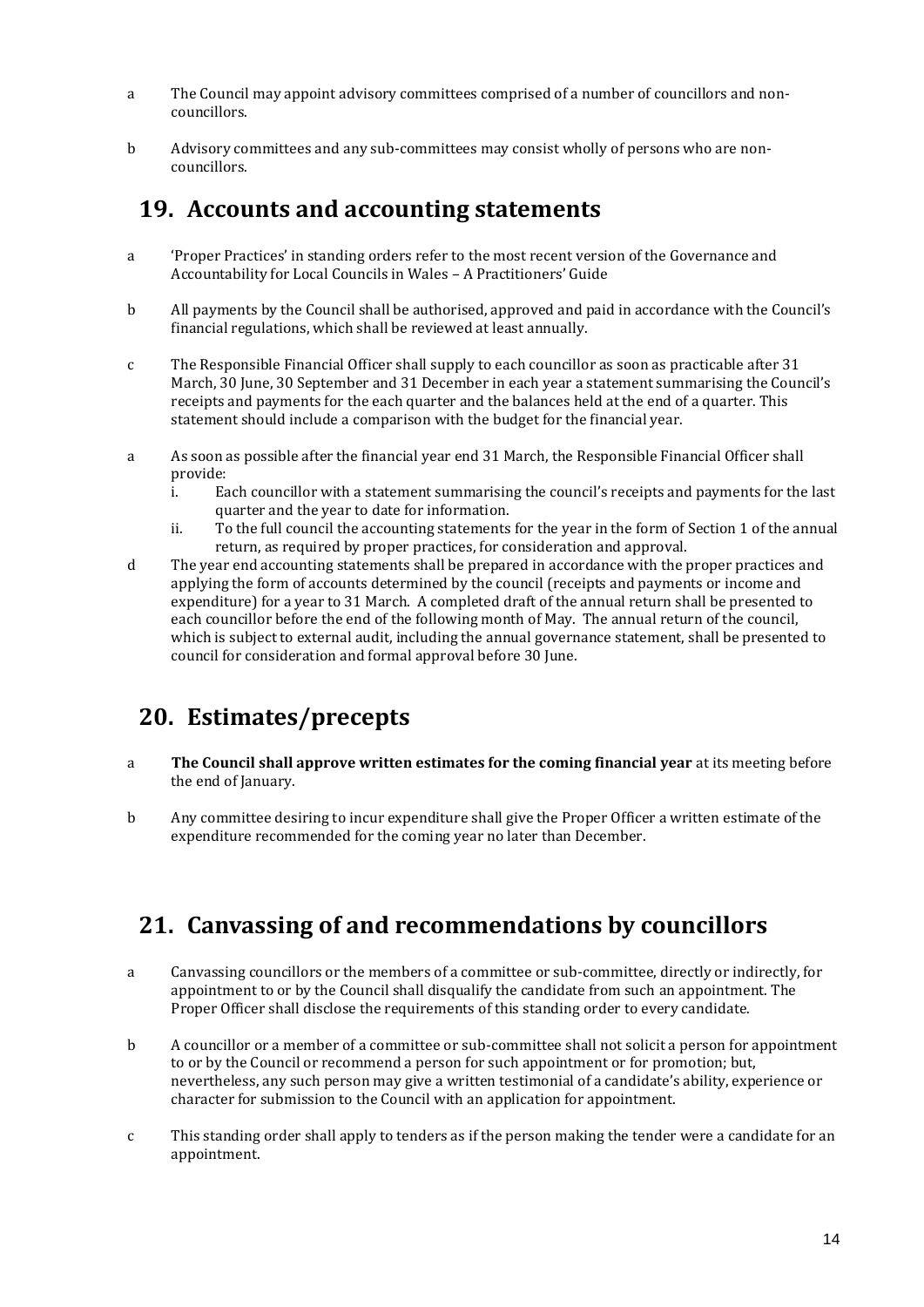### **22. Inspection of documents**

a Subject to standing orders to the contrary or in respect of matters which are confidential, a councillor may, for the purpose of his official duties (but not otherwise), inspect any document in the possession of the Council or a committee or a sub-committee, and request a copy for the same purpose. The minutes of meetings of the Council, its committees or sub-committees shall be available for inspection by councillors.

#### **23. Unauthorised activities**

- b Unless authorised by a resolution, no individual councillor shall in the name or on behalf of the Council, a committee or a sub-committee:
	- iii. inspect any land and/or premises which the Council has a right or duty to inspect; or
	- iv. issue orders, instructions or directions.

#### **24. Confidential business**

- a Councillors [Wales: and employees] shall not disclose information given in confidence or which they believe, or ought to be aware is of a confidential nature.
- b A councillor in breach of the provisions of standing order 24(a) above may be removed from a committee or a sub-committee by a resolution of the Council.

### **25. Matters affecting council employees**

- a If a meeting considers any matter personal to a Council employee, it shall not be considered until the Council OR [the ( ) committee] OR [the ( ) sub-committee] has decided whether or not the press and public shall be excluded pursuant to standing order 1(c) above.
- b Subject to the Council's policy regarding absences from work, the Council's most senior employee shall notify the Chairman of  $[the ( ) committed OR [the ( ) sub-committed or, in his absence, ]$ the Vice-Chairman of [the ( ) committee] OR [the ( ) sub-committee] of any absence occasioned by illness or urgency and that person shall report such absence to [the  $($ ) committee] OR [the  $($ ) sub-committee] at its next meeting.
- c The Chairman of [the ( ) committee] OR [the ( ) sub-committee] or in his absence, the Vice-Chairman shall upon a resolution conduct a review of the performance and/or appraisal of [the employee's job title] and shall keep a written record of it. The review and/or appraisal shall be reported back and shall be subject to approval by resolution by  $[the ($  ) committee] OR  $[the ( )$ sub-committee].
- d Subject to the Council's policy regarding the handling of grievance matters, the Council's most senior employee (or other employees) shall contact the Chairman of [the  $($  ) committee] OR [the  $($  ) subcommittee] or in his absence, the Vice-Chairman of [the ( ) committee] OR [the ( ) sub-committee] in respect of an informal or formal grievance matter, and this matter shall be reported back and progressed by resolution of [the ( ) committee] OR [the ( ) sub-committee].
- e Subject to the Council's policy regarding the handling of grievance and disciplinary matters, if an informal or formal grievance matter raised by [the employee's job title] relates to the Chairman or Vice-Chairman of [the ( ) committee] OR [the ( ) sub-committee], this shall be communicated to another member of [the ( ) committee] OR [the ( ) sub-committee], which shall be reported back and progressed by resolution of [the ( ) committee] OR [the ( ) sub-committee].
- f Any persons responsible for all or part of the management of Council employees shall keep written records of all meetings relating to their performance, and capabilities, grievance and disciplinary matters.
- g The Council shall keep written records relating to employees secure. All paper records shall be secured under lock and electronic records shall be password protected.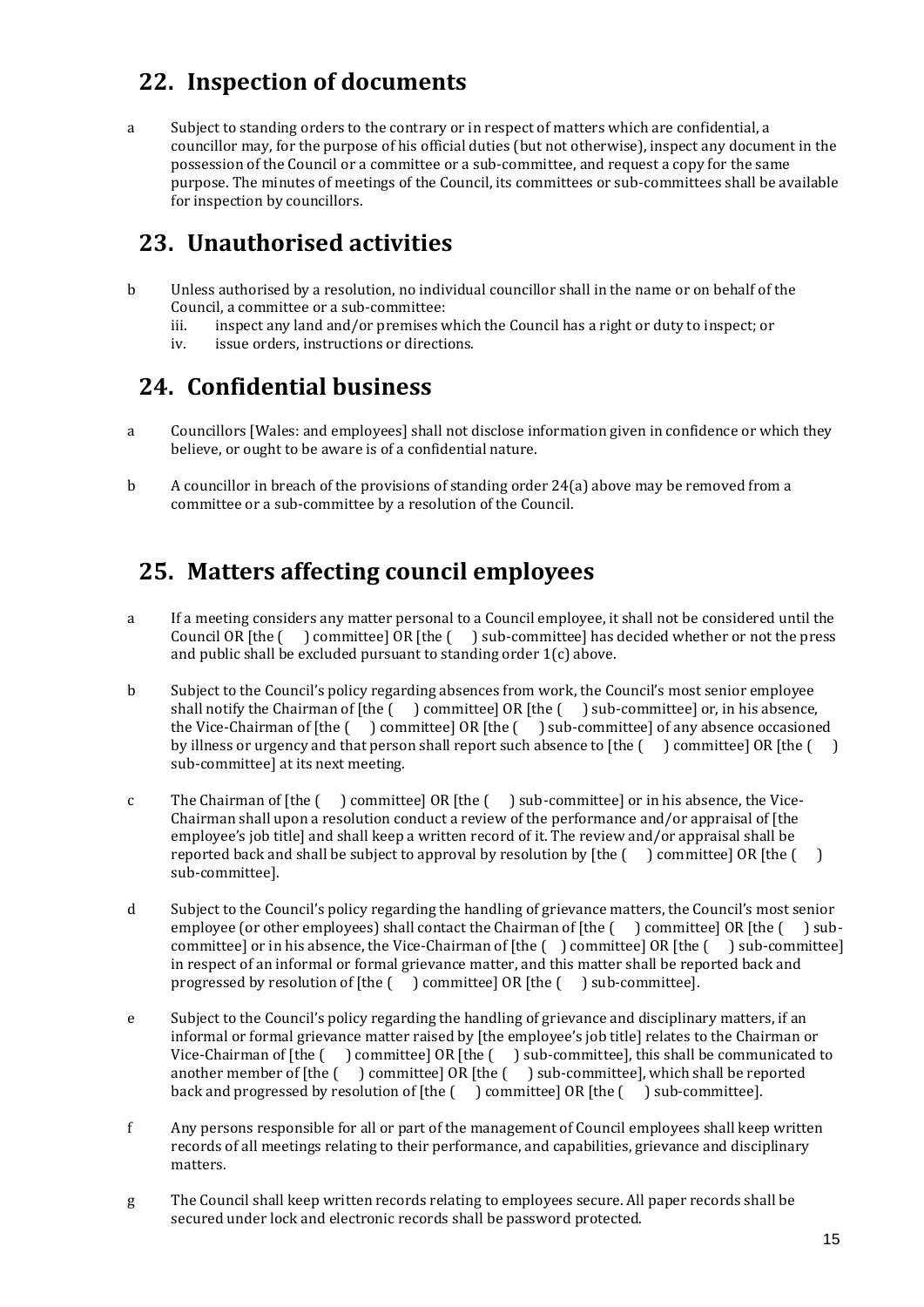- h Records documenting reasons for an employee's absence due to ill health or details of a medical condition shall be made available only to those persons with responsibility for the same.
- i Only persons with line management responsibilities shall have access to employee records referred to in standing orders 26(g) and (h) above if so justified.
- j Access and means of access by keys and/or computer passwords to records of employment referred to in standing orders  $26(g)$  and (h) above shall be provided only to (post holder) and/or the Chairman of the Council OR [the ( ) committee] OR [the ( ) sub-committee].

#### **26. Requests for Information**

- a All requests for information held by the Council shall be processed in accordance with the Council's policy in respect of handling requests under the Freedom of Information Act 2000.
- b Correspondence from, and notices served by, the Information Commissioner shall be referred by the Proper Officer to the chairman of council. The council shall have the power to facilitate compliance with the Freedom of Information Act 2000 including exercising the powers of the Proper Officer in respect of Freedom of Information requests set out under standing order 3(b)(xi) above.

#### **27. Relations with the press/media**

a All requests from the press or other media for an oral or written statement or comment from the Council shall be processed in accordance with the Council's policy in respect of dealing with the press and/or other media.

#### **28. Liaison with District and County or Unitary Councillors**

- a An invitation to attend a meeting of the Council shall be sent, together with the agenda, to the councillor of the District and County or Unitary Council [in Wales: County Borough and County Council] representing its electoral ward.
- b Unless the Council otherwise orders, a copy of each letter sent to the District or County or Unitary Council [in Wales: County Borough and County Council] shall be sent to the District or County or Unitary Council [in Wales: County Borough and County Council] councillor representing its electoral ward.

#### **29. Financial matters**

- a The Council shall consider and approve financial regulations drawn up by the Responsible Financial Officer, which shall include detailed arrangements in respect of the following:
	- i. the accounting records and systems of internal control;
	- ii. the assessment and management of financial risks faced by the Council;
	- iii. the work of the Internal Auditor and the receipt of regular reports from the Internal Auditor, which shall be required at least annually;
	- iv. the inspection and copying by councillors and local electors of the Council's accounts and/or orders of payments;
	- v. procurement policies (subject to standing order 30(b) below) including the setting of values for different procedures where the contract has an estimated value of less than £60,000.
- b Financial regulations shall be reviewed regularly and at least annually for fitness of purpose.
- c **Financial regulations shall confirm that a proposed contract for the supply of goods, materials, services and the execution of works with an estimated value in excess of £1,000 shall be procured on the basis of a formal tender as summarised in standing order 29(d) below.**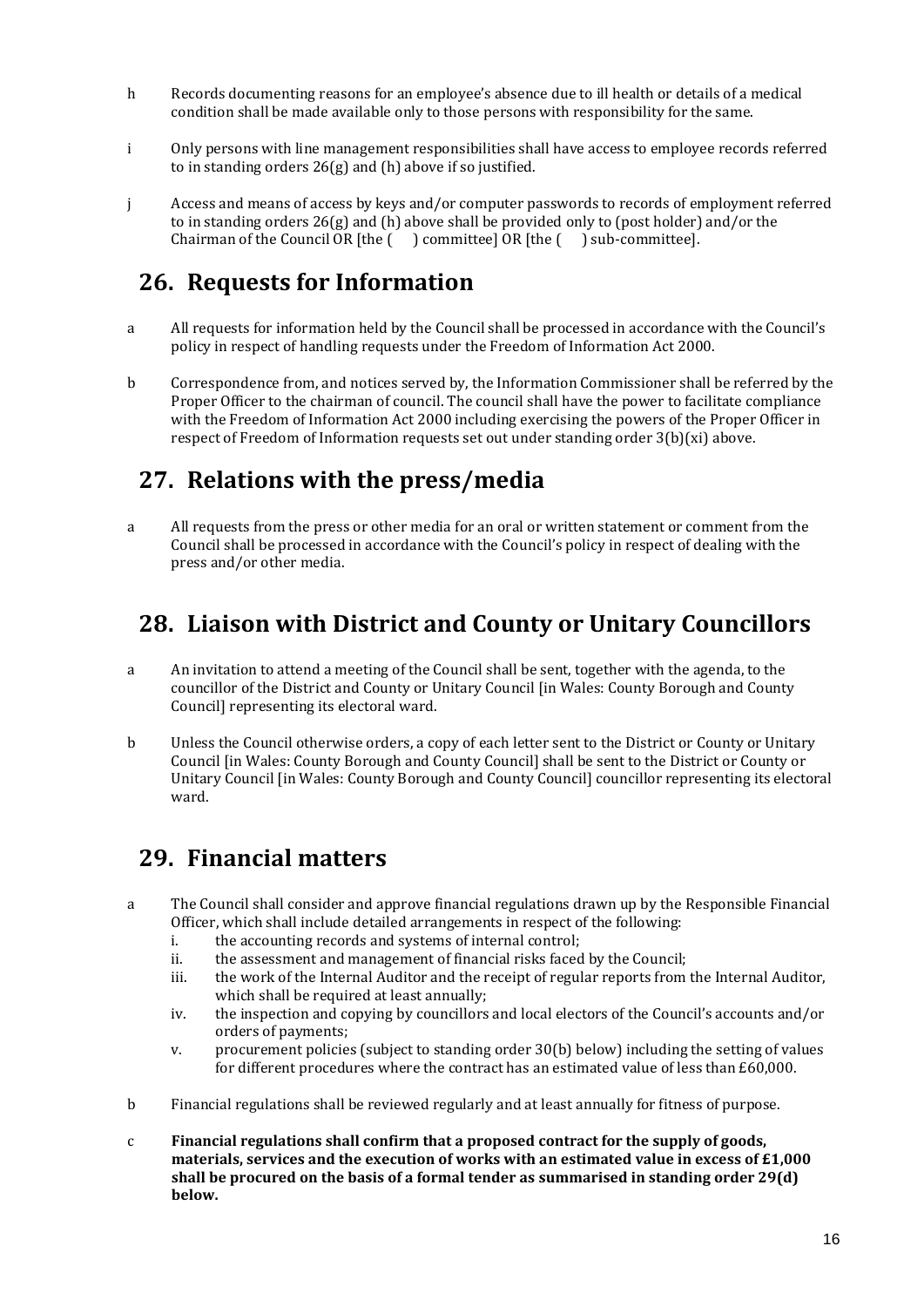- d Any formal tender process shall comprise the following steps:
	- i. a public notice of intention to place a contract to be placed in a local newspaper;
	- ii. a specification of the goods, materials, services and the execution of works shall be drawn up;
	- iii. tenders are to be sent, in a sealed marked envelope, to the Proper Officer by a stated date and time;
	- iv. tenders submitted are to be opened, after the stated closing date and time, by the Proper Officer and at least one member of the Council;
	- v. tenders are then to be assessed and reported to the appropriate meeting of Council or Committee.
- e Neither the Council, nor any committee, is bound to accept the lowest tender, estimate or quote.
- f **Where the value of a contract is likely to exceed £138,893 (or other threshold specified by the Office of Government Commerce from time to time) the Council must consider whether the Public Contracts Regulations 2006 (SI No.5, as amended) and the Utilities Contracts Regulations 2006 (SI No. 6, as amended) apply to the contract and, if either of those Regulations apply, the Council must comply with EU procurement rules.**

#### **30. Variation, revocation and suspension of standing orders**

- a Any or every part of the standing orders, except those which are mandatory by law, may be suspended by resolution in relation to any specific item of business.
- b A motion to permanently add to or to vary or to revoke one or more of the Council's standing orders not mandatory by law shall not be carried unless two-thirds of the councillors at a meeting of the Council vote in favour of the same.

#### **31. Standing orders to be given to councillors**

- a The Proper Officer shall provide a copy of the Council's standing orders to a councillor upon delivery of his declaration of acceptance of office.
- b The Chairman's decision as to the application of standing orders at meetings shall be final.
- c A councillor's failure to observe standing orders more than 3 times in one meeting may result in him being excluded from the meeting in accordance with standing orders.

#### **32. Filling Councillor Vacancies Between Main Elections**

- a Stage 1: Within 10 calendar days of a vacancy being known to the Chairman, the notice shown in Appendix A (amended for dates etc) will be posted on one of the three Community Council Notice Boards by the Clerk on behalf of Newport City Council and arrangements made to post it on the other two.
- b If the notice results in a response by 10 electors, Newport CC will call for nominations. If the number of nominations is equal to, or less than, the number of vacancies, then those people will be elected. If the number of nominations is greater than the number of vacancies, an election must be held. This election will be organised by Newport CC and the cost will be charged to Llanvaches Community Council.
- c Stage 2 [32 (c) (f)]: If a vacancy is not filled via the process in Stage 1 32(a) (b) above, then cooption may take place. It should be noted that the Community Council will not operate a 'Waiting List' system.
- d Within 7 calendar days of Newport City Council telling the Community Council that a vacancy can be filled by co-option, the Clerk will post a notice (Appendix B) on the three Community Council Notice Boards. This notice will ask for people to put forward their names to the Clerk if they wish to be considered for co-option to the Community Council. The closing date for responses will be 10 calendar days after the date of posting the notice
- e If the response is fewer than the number of vacancies, the Chairman will ask Councillors to put forward names of people to be approached to consider co-option to Council.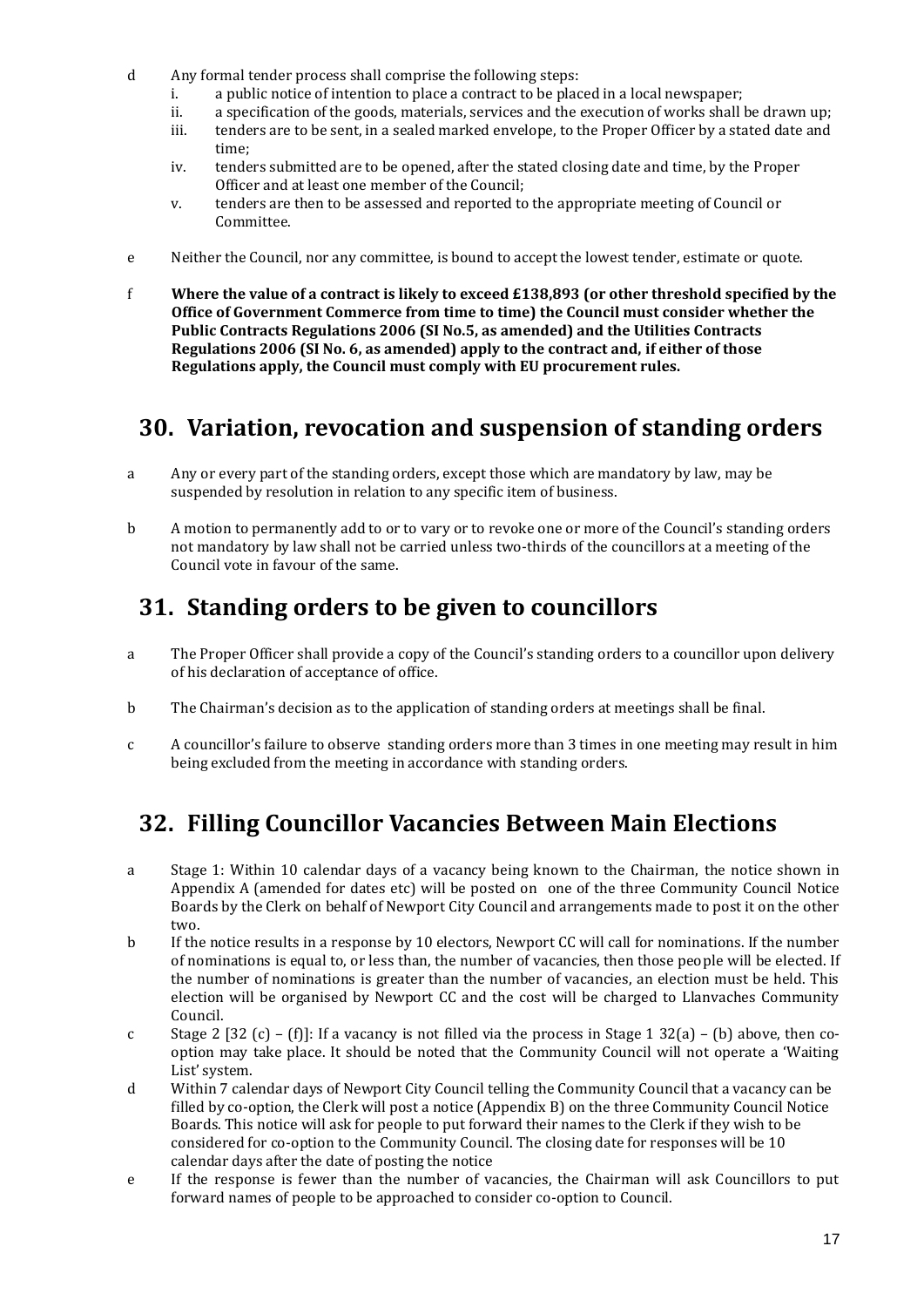- f The Clerk will ensure that all the candidates put forward to the next stages are qualified to serve as a Community Councillor in Llanvaches. The Chairman will be informed about any invalid applications prior to the applicants being informed.
- g Stage  $3 \left[ 32(g) (i) \right]$ : If the number of people putting forward their names is equal to, or less than, the number of vacancies, those people will be nominated as Councillors at the start of the next Community Council Meeting.
- h If the number of people exceeds the number of vacancies, the matter will be settled by the Councillors through secret ballot(s) before the start of the next Community Council Meeting. The Clerk will act as Teller.
- i If no candidate obtains more than 50% of the votes cast, the person with the lowest number of votes (plus any with zero votes) will be eliminated and the vote retaken. This process will be repeated until one candidate obtains more than 50% of the votes cast and is duly nominated as a Councillor. In the case of a tie at any stage, the Chairman will use a Casting Vote in addition to his/her vote as a Councillor.
- j In the case of more than one vacancy, the vote will be retaken with all the remaining original candidates and the process repeated until someone obtains more than 50% of the votes cast and the next vacancy is filled.

#### **33. Community Events**

- a The Community Council may establish, by nomination, an Events Sub-Committee. The members of this Sub-Committee will be ex-officio the Council Chairman, Vice-Chairman and Finance Officer plus the Event Director (who must be a Community Resident but not necessarily a Councillor). The quorum will be 2 ex-officio members plus the Director.
- b Sub-Committee Meetings will be advertised 3 clear calendar days ahead. The meeting minutes/notes will be presented to the subsequent Community Council Meeting. The accounts of events organized by the Sub-Committee will be a sub-set of the Community Council Accounts and open to audit and examination.
- c If an events sub-committee is established, all Community Events using the Recreation Field and Glebelands Field must be organized through this Sub-Committee. If there is no events subcommittee, then independent event requests should be presented to the Llanvaches Community Council. If an events sub-committee is established, Llanvaches Community Council will establish a separate account (deposit) to cover Community Events, called the Llanvaches Community Council Events Fund.
- d Monies will be paid into this account by transfer of agreed budgeted amounts from the current account originating from Precept Monies, and through donations by the Ward Councillors from their Community Funds. The budgeted amount will be set when the Council's annual budget is agreed.
- e Monies will be paid out of the account via the Llanvaches Community Council Current Account and subject to the controls and restrictions defined in 'Standing Orders – Spending'.
- f The Community Council will consider the support of an event and any grant to be given towards that event, as an Agenda Item at an ordinary Community Council Meeting. An agreement for a grant will be in terms of 'A Grant up to £N'. As a guide, the maximum should not exceed £150. In circumstances of particular time pressure the Clerk may be instructed by the Chairman to make a grant of up to £35 as in 'Standing Orders – Spending Limits'. Any such instruction by the Chairman must be supported by at least one other Councillor.
- g Grants may be given for Independent Events only if they are open to all residents of the Llanvaches Community and are advertised throughout the community. Grants will not be given if the Event Organizers cannot ensure the Community Council that the relevant insurance cover for the event will be in place.
- h Grants will be paid to the Organizers of Independent Events on presentation of the Event Accounts, supported where practicable by receipts. Some Items, such as food, are often donated; a sensible amount to cover the donations could be highlighted in the accounts.
- i The total grant for an Independent Event will be calculated with the aim that with the grant support the event 'breaks even'; however the maximum grant given will be 50% of the Expenditure Costs. So in practice, the Organizers should raise through income, donations and prior fund-raising, at least  $£1$ for every £1 contributed by the Community Council.

### **34. Correspondence**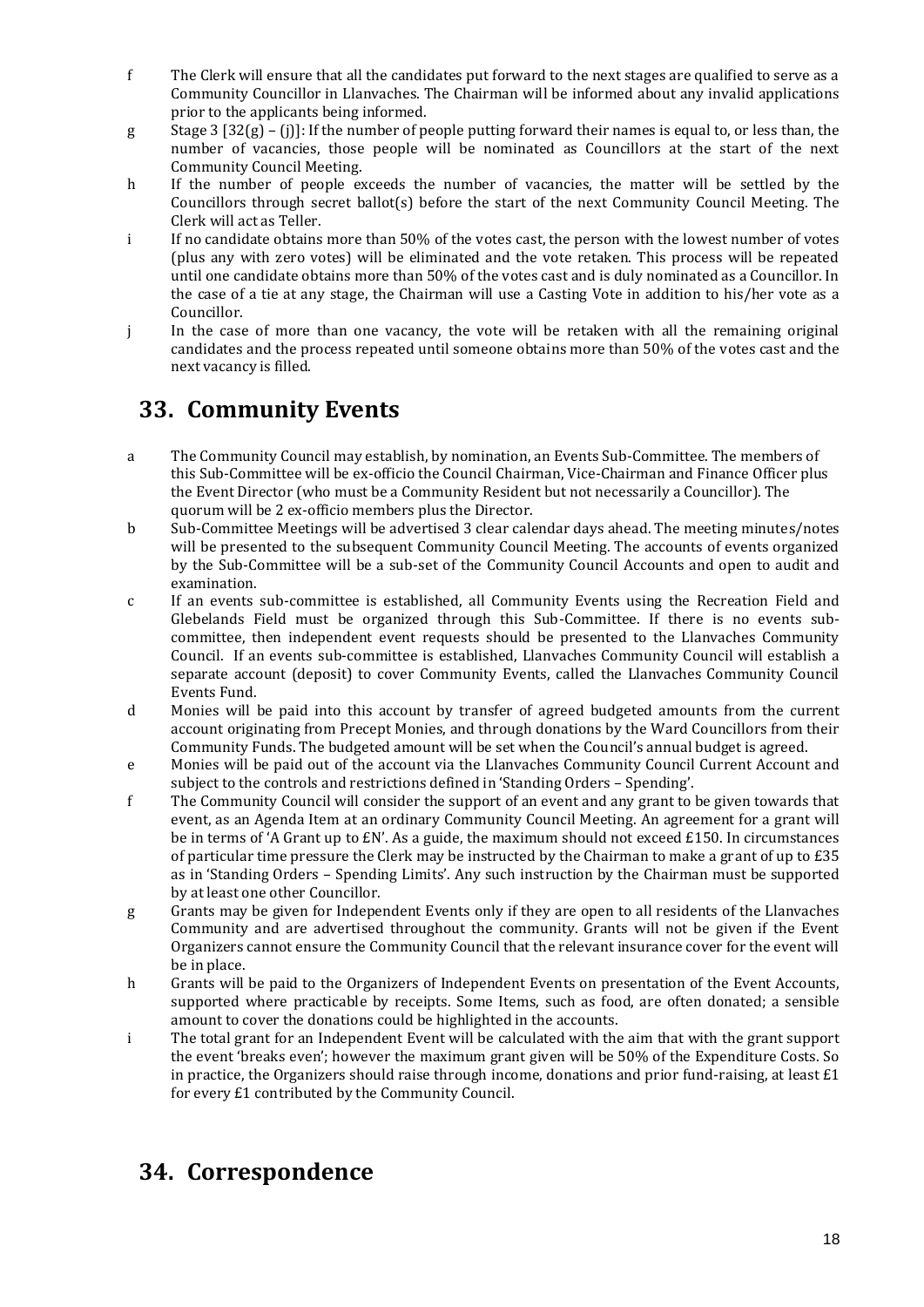a A Correspondence List will be presented by the Clerk at each Community Council Meeting. It will give details of every piece of correspondence received and sent by Council (Clerk and Councillors) during the period since the previous list was published. The list will include detail of hard-copy and electronic documents and consist of 2 parts namely 'Correspondence Received' and 'Correspondence Sent'. The list will be filed as an Appendix to the relevant Meeting Minutes

The listings will include:

- o Date Received or Date Sent
- o Name of Sender
- $\circ$  Type  $\sim$  Hard-Copy or E-mail
- o Title of Document
- o Brief Description of Content
- b Planning Matters: For time saving purposes, correspondence from the Planning Department at Newport City Council is addressed direct to the Planning Sub-Committee Chairman or Councillor responsible for planning issues at Llanvaches Community Council. The Sub-Committee Chairman or Councillor responsible for planning issues will inform the Clerk about each item as soon as practicable after receipt
- c Detail of all hard-copy replies on planning matters will be sent to the Clerk for inclusion on the Correspondence List. The Clerk will be included on the copy list of all e-mail correspondence on planning matters.
- d Master copies of all documents on planning matters will be filed by the Sub-Committee Chairman until three years after the particular application or appeal has been resolved
- e Finance Matters: Incoming hard-copy items relating to financial matters will be recorded, copied and then passed to the Finance Officer without delay. Master copies of all documents on finance matters will be filed by the Clerk
- f Other items: All incoming items will be recorded by the Clerk. Normally correspondence should be addressed to the Clerk, but in the few cases where items are addressed directly to Councillors, that Councillor will give the details to the Clerk to record on the listing. The majority of outgoing correspondence will be produced by the Clerk, but when it is produced by a Councillor, a copy must be sent to the Clerk for filing and listing. As a routine, the Clerk and Chairman should discuss the correspondence list at intervals of 7-10 days.
- g If the Clerk considers other hard copy correspondence to be urgent, the Chairman should be informed as soon as practicable. All incoming electronic mail will be forwarded to the Chairman and Vice Chairman shortly after receipt by the Clerk, who will retain copies for filing and processing.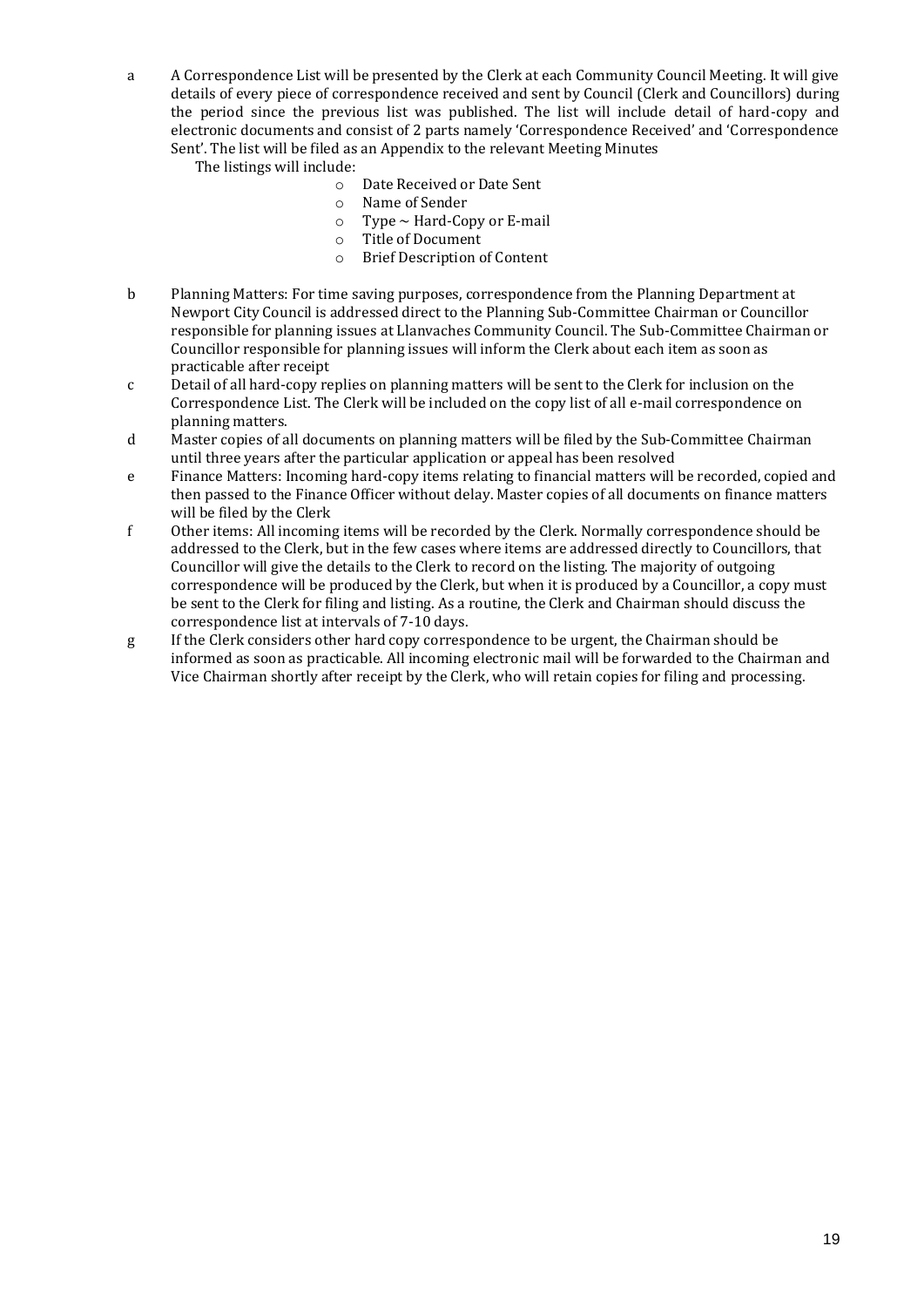## **NOTICE OF VACANCY IN OFFICE OF COUNCILLOR**

## **COMMUNITY OF LLANVACHES**

### NOTICE IS HEREBY GIVEN

that due to the resignation of a Member, a vacancy has arisen in the Office of Councillor for the Community Council.

If by 25<sup>th</sup> September 2015 (14 days after the date of this notice) a request for an election to fill said vacancy is made in writing to the Returning Officer at the address below by TEN electors for the said Community, an election will be held to fill the said vacancy; otherwise the vacancy will be filled by co-option.

If an election is called, it will take place not later than  $10<sup>th</sup>$  November 2015.

Dated 11<sup>th</sup> September 2015

Signed : *Lucy Allen* Clerk to Community Council

Address for request: - The Returning Officer Civic Centre Newport South Wales NP20 4UR